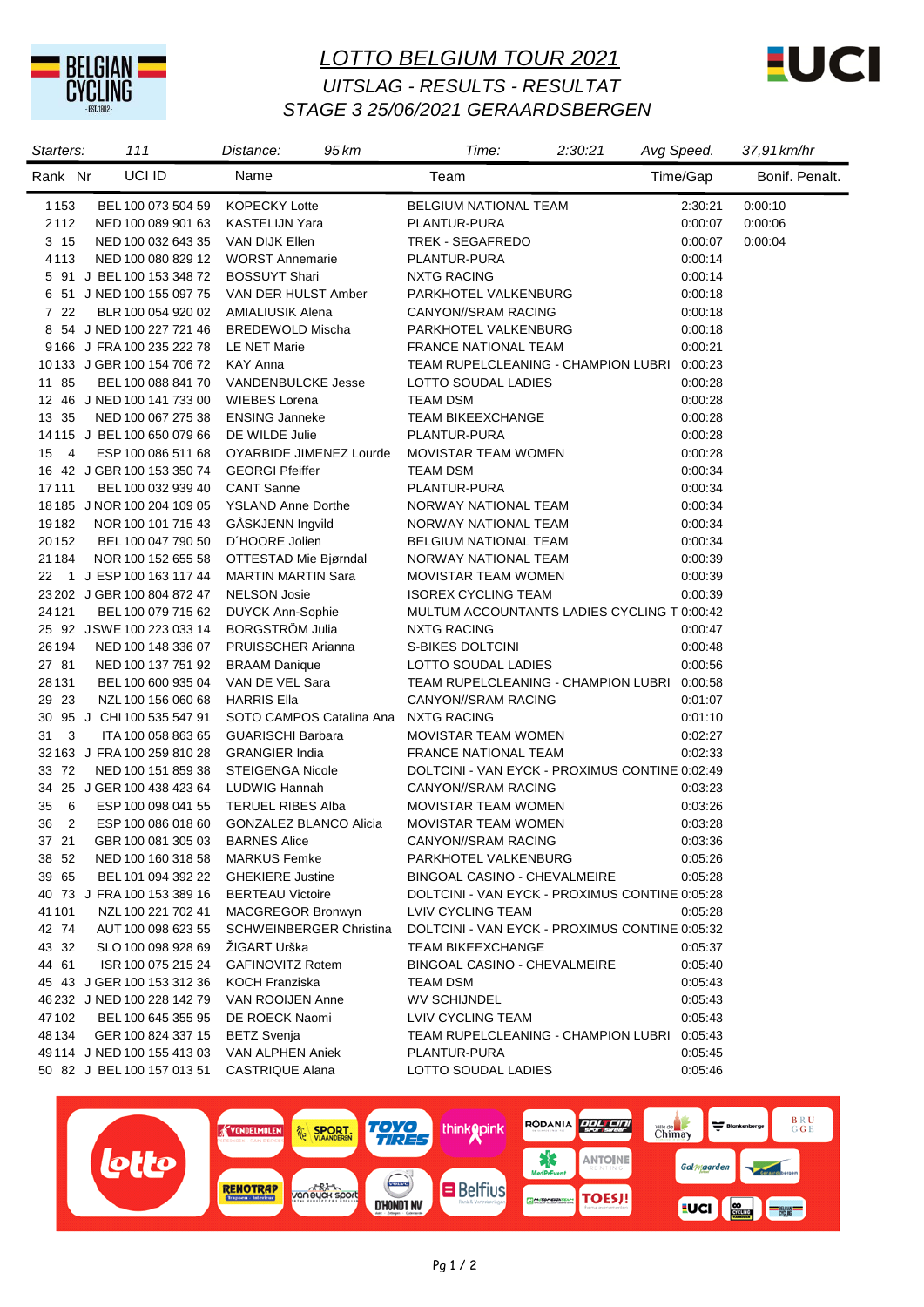

## *LOTTO BELGIUM TOUR 2021 STAGE 3 25/06/2021 GERAARDSBERGEN UITSLAG - RESULTS - RESULTAT*



| Starters: | 111                         | 95 km<br>Distance:                                                  | Time:                                       | 2:30:21 | Avg Speed. | 37,91 km/hr    |
|-----------|-----------------------------|---------------------------------------------------------------------|---------------------------------------------|---------|------------|----------------|
| Rank Nr   | UCI ID                      | Name                                                                | Team                                        |         | Time/Gap   | Bonif. Penalt. |
|           | 51 26 J AUS 100 878 422 71  | <b>BRADBURY Neve</b>                                                | CANYON//SRAM RACING                         |         | 0.05:46    |                |
| 52125     | BEL 100 048 337 15          | DE SMEDT Marijke                                                    | MULTUM ACCOUNTANTS LADIES CYCLING T 0:05:46 |         |            |                |
|           | 53 44 JSWE 100 222 765 37   | OLAUSSON Wilma                                                      | TEAM DSM                                    |         | 0.05.46    |                |
|           | 54 226 J NED 100 157 052 90 | VAN DE GUCHTE Quinty                                                | KEUKENS REDANT CYCLING TEAM                 |         | 0:05:49    |                |
| 55 14     | AUS 100 078 254 56          | <b>HANSON Lauretta</b>                                              | TREK - SEGAFREDO                            |         | 0:05:49    |                |
| 56 64     | BEL 100 086 988 60          | VAN DEN STEEN Kelly                                                 | <b>BINGOAL CASINO - CHEVALMEIRE</b>         |         | 0:05:50    |                |
| 57 41     | NOR 100 110 475 73          | <b>ANDERSEN Susanne</b>                                             | <b>TEAM DSM</b>                             |         | 0:05:52    |                |
|           | 58 186 J NOR 100 196 572 34 | <b>OLSEN Elise Marie</b>                                            | NORWAY NATIONAL TEAM                        |         | 0:05:52    |                |
| 59215     | GBR 100 965 186 20          | <b>WISEMAN Eleanor</b>                                              | <b>BINGOAL-WB LADIES</b>                    |         | 0:05:54    |                |
| 60143     | NED 100 094 848 63          | <b>KAPTHEIJNS Maud</b>                                              | BERT CONTAINERS - PAUWELS SAUZEN CY 0:05:56 |         |            |                |
| 61 62     | NED 100 157 022 60          | <b>JONGERIUS Claudia</b>                                            | BINGOAL CASINO - CHEVALMEIRE                |         | 0:05:59    |                |
| 62122     | BEL 100 097 776 81          | <b>DELBAERE</b> Fien                                                | MULTUM ACCOUNTANTS LADIES CYCLING T 0:05:59 |         |            |                |
| 63145     | BEL 100 106 117 80          | <b>VERHOEVEN Suzanne</b>                                            | BERT CONTAINERS - PAUWELS SAUZEN CY 0:06:01 |         |            |                |
| 64225     | NOR 100 152 649 52          | <b>NILSSEN Birgitte Andersen</b>                                    | KEUKENS REDANT CYCLING TEAM                 |         | 0:06:07    |                |
| 65181     | NOR 100 068 758 66          | <b>MOBERG Emilie</b>                                                | NORWAY NATIONAL TEAM                        |         | 0:06:09    |                |
|           | 66 96 J GBR 100 110 339 34  | <b>WADSWORTH Emily</b>                                              | <b>NXTG RACING</b>                          |         | 0:06:09    |                |
| 67136     | FIN 100 101 260 73          | <b>GRÖNDAHL Antonia</b>                                             | TEAM RUPELCLEANING - CHAMPION LUBRI 0:06:09 |         |            |                |
| 68213     | BEL 100 889 437 28          | <b>MERTENS Fiona</b>                                                | <b>BINGOAL-WB LADIES</b>                    |         | 0:06:13    |                |
| 69 63     | NED 100 070 737 08          | VAN GOGH Natalie                                                    | <b>BINGOAL CASINO - CHEVALMEIRE</b>         |         | 0:06:13    |                |
| 70 33     | TTO 100 789 967 80          | <b>CAMPBELL Teniel</b>                                              | <b>TEAM BIKEEXCHANGE</b>                    |         | 0:06:18    |                |
| 71<br>5   | ESP 100 068 861 72          | RODRIGUEZ SANCHEZ Glori MOVISTAR TEAM WOMEN                         |                                             |         | 0:06:21    |                |
| 72123     | NED 100 132 400 76          | VAN HOUTUM Céline                                                   | MULTUM ACCOUNTANTS LADIES CYCLING T 0:06:21 |         |            |                |
|           | 73 124 J NED 100 227 228 38 | VAN DER WOLF Rosalie                                                | MULTUM ACCOUNTANTS LADIES CYCLING T 0:06:21 |         |            |                |
|           | 74 132 J BEL 100 262 683 88 | NORBERT RIBEROLLE Mario TEAM RUPELCLEANING - CHAMPION LUBRI 0:06:24 |                                             |         |            |                |
| 75 1 64   | FRA 100 098 770 08          | <b>GROSSETETE Maëlle</b>                                            | <b>FRANCE NATIONAL TEAM</b>                 |         | 0:06:33    |                |
|           | 76 116 J NED 100 095 216 43 | <b>BAKKER Manon</b>                                                 | PLANTUR-PURA                                |         | 0:06:36    |                |
|           | 77 235 J NED 100 227 831 59 | VAN HELVOIRT Lisa                                                   | <b>WV SCHIJNDEL</b>                         |         | 0:06:41    |                |
| 78 16     | GER 100 020 594 14          | <b>WORRACK Trixi</b>                                                | TREK - SEGAFREDO                            |         | 0:07:26    |                |
| 79201     | DEN 100 145 357 35          | <b>HOLMSGAARD Trine</b>                                             | <b>ISOREX CYCLING TEAM</b>                  |         | 0:10:57    |                |
|           | 80 93 J GBR 100 238 276 28  | <b>SHARPE Amelia</b>                                                | <b>NXTG RACING</b>                          |         | 0.11:01    |                |
| 81196     | BEL 100 091 350 57          | <b>VANDENBROUCKE Saartje</b>                                        | S-BIKES DOLTCINI                            |         | 0:11:02    |                |
| 82 34     | ITA 100 086 726 89          | FIDANZA Arianna                                                     | <b>TEAM BIKEEXCHANGE</b>                    |         | 0:11:04    |                |
| 83204     | GER 100 086 815 81          | <b>LECHNER Corinna</b>                                              | <b>ISOREX CYCLING TEAM</b>                  |         | 0:11:04    |                |
| 84106     | UKR 100 066 459 95          | SOLOVEI Ganna                                                       | LVIV CYCLING TEAM                           |         | 0:11:20    |                |
|           | 85 172 J GER 100 364 385 37 | <b>REIGNER Lena Charlotte</b>                                       | <b>GERMANY NATIONAL TEAM</b>                |         | 0:11:21    |                |
|           | 86 176 J GER 100 160 005 36 | TEUTENBERG Lea Lin                                                  | <b>GERMANY NATIONAL TEAM</b>                |         | 0:11:21    |                |
|           | 87 231 J NED 100 155 101 79 | <b>CENT Marit</b>                                                   | <b>WV SCHIJNDEL</b>                         |         | 0:11:21    |                |
|           | 88 154 J BEL 100 111 414 42 | PEETERS Jinse                                                       | <b>BELGIUM NATIONAL TEAM</b>                |         | 0:11:29    |                |
| 89151     | BEL 100 086 526 83          | DE BAAT Kim                                                         | <b>BELGIUM NATIONAL TEAM</b>                |         | 0:11:31    |                |
| 90212     | BEL 100 062 251 58          | <b>LANSSENS Lien</b>                                                | <b>BINGOAL-WB LADIES</b>                    |         | 0:11:33    |                |
| 91 1 91   | FIN 100 097 119 06          | VAINIONPÄÄ Laura                                                    | S-BIKES DOLTCINI                            |         | 0:11:39    |                |

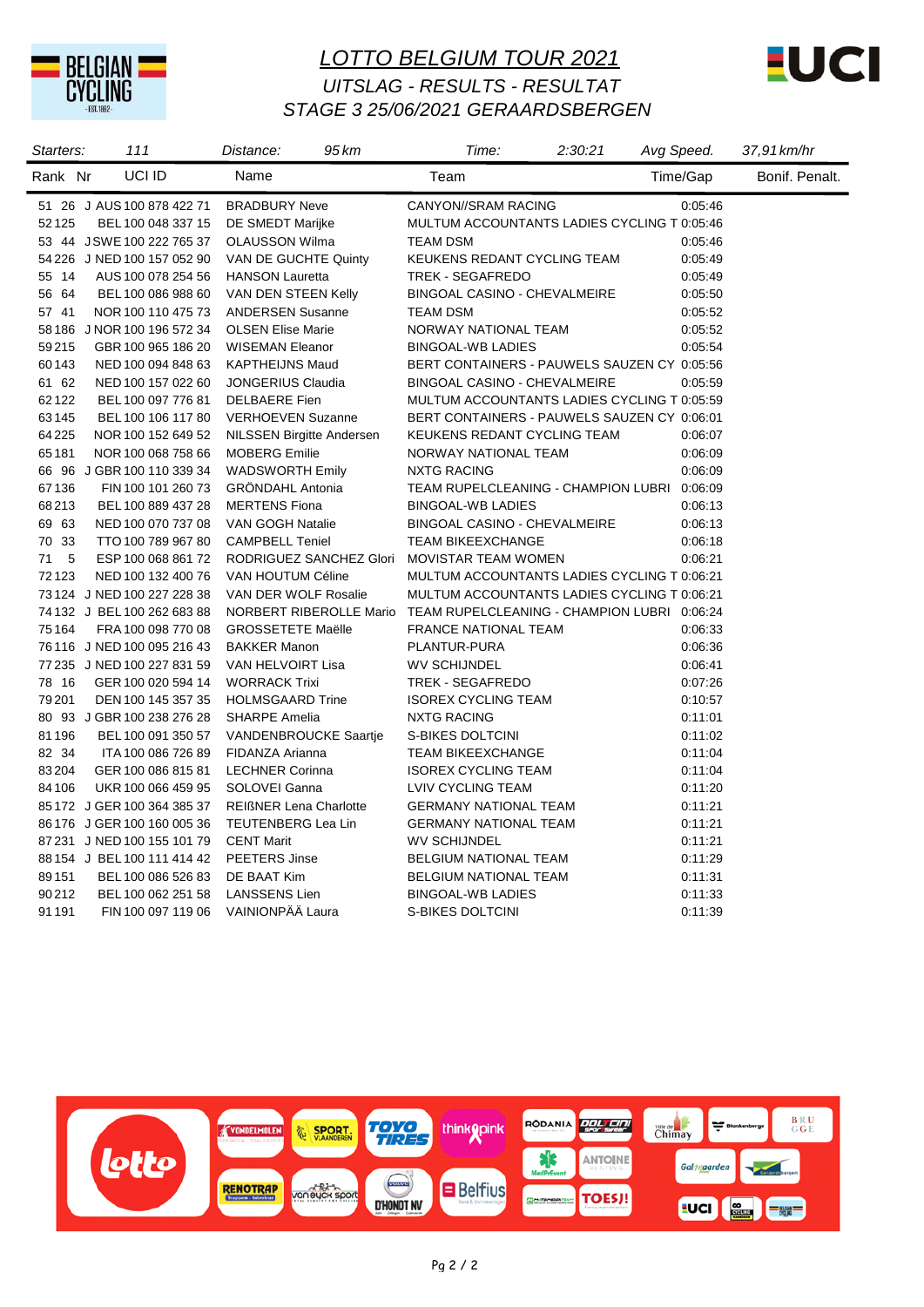



*STAGE 3 25/06/2021 GERAARDSBERGEN Puntenklassement-Classement des points-Points classification (Punten aankomst + Rushes - Points arrivée + Rushes - Points Finish + sprints)*

| Rang |     | Rugnr Naam-Nom             | Ploeg-Equipe                             | <b>Punten-Points</b> |
|------|-----|----------------------------|------------------------------------------|----------------------|
|      | 153 | KOPECKY Lotte              | <b>BELGIUM NATIONAL TEAM</b>             | 20                   |
| 2    |     | 112 KASTELIJN Yara         | PLANTUR-PURA                             | 15                   |
| 3    | 15  | VAN DIJK Ellen             | TREK - SEGAFREDO                         | 12                   |
| 4    |     | 113 WORST Annemarie        | PLANTUR-PURA                             | 10                   |
| 5    | 152 | D'HOORE Jolien             | <b>BELGIUM NATIONAL TEAM</b>             | 10                   |
| 6    | 91  | <b>BOSSUYT Shari</b>       | NXTG RACING                              | 8                    |
| 7    | .51 | VAN DER HULST Amber        | PARKHOTEL VALKENBURG                     | 6                    |
| 8    | 35  | <b>ENSING Janneke</b>      | <b>TEAM BIKEEXCHANGE</b>                 | 5                    |
| 9    |     | 22 AMIALIUSIK Alena        | CANYON//SRAM RACING                      | 4                    |
| 10   | 54  | BREDEWOLD Mischa           | PARKHOTEL VALKENBURG                     | 3                    |
| 11   | 166 | LE NET Marie               | <b>FRANCE NATIONAL TEAM</b>              | 2                    |
| 12   | 95  | SOTO CAMPOS Catalina Anais | NXTG RACING                              | 2                    |
| 13   | 133 | KAY Anna                   | TEAM RUPELCLEANING - CHAMPION LUBRICANTS |                      |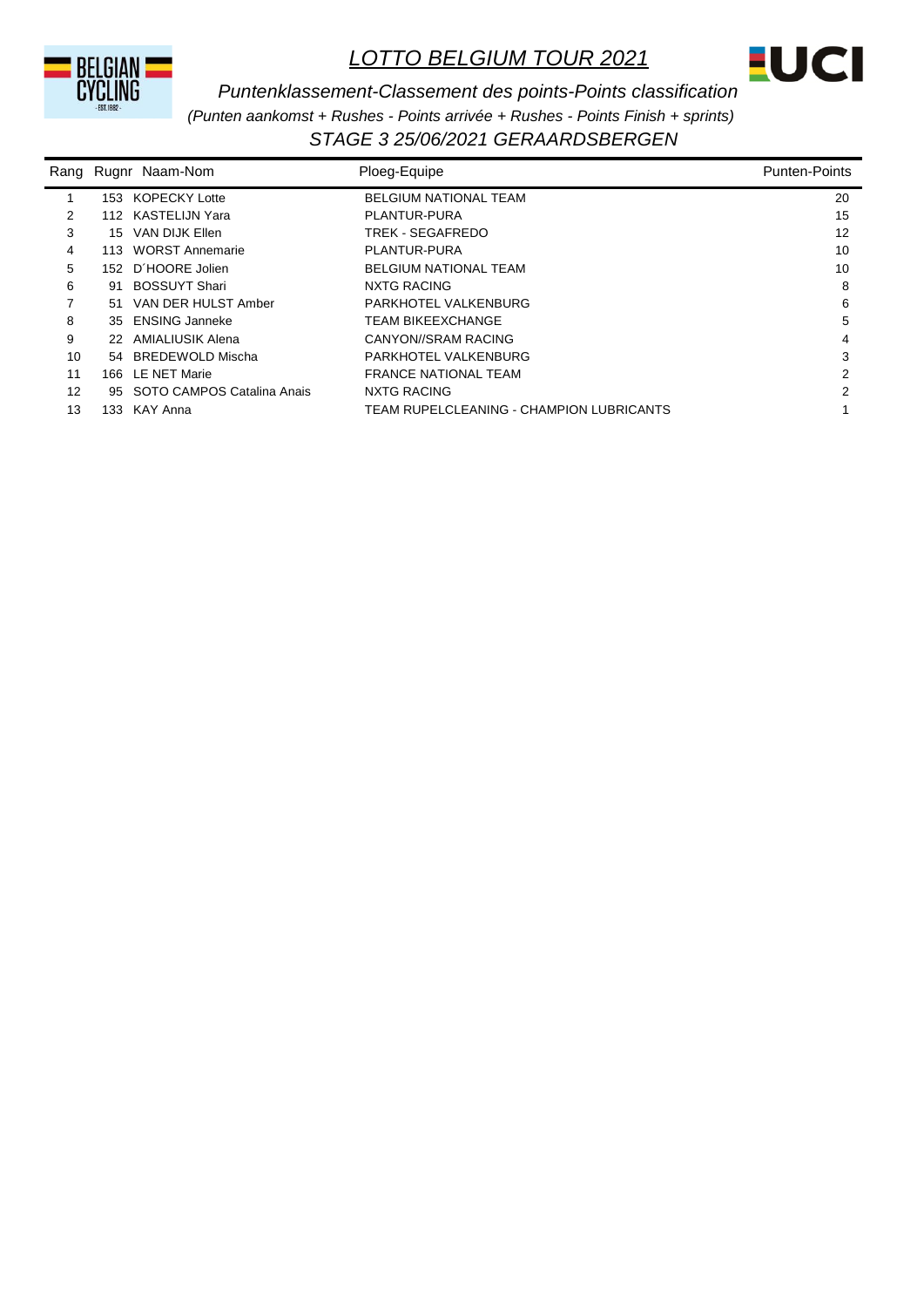



| Rank Nr      |                                               | Name                                                        | Team                                                                                    | Time    |
|--------------|-----------------------------------------------|-------------------------------------------------------------|-----------------------------------------------------------------------------------------|---------|
| $\mathbf{1}$ | 91 BEL 100 153 348 72 BOSSUYT Shari           |                                                             | <b>NXTG RACING</b>                                                                      | 2:30:35 |
| 2            |                                               | 51 NED 100 155 097 75 VAN DER HULST Amber                   | PARKHOTEL VALKENBURG                                                                    | 2:30:39 |
| 3            | 54 NED 100 227 721 46 BREDEWOLD Mischa        |                                                             | PARKHOTEL VALKENBURG                                                                    | 2:30:39 |
| 4            | 166 FRA 100 235 222 78 LE NET Marie           |                                                             | <b>FRANCE NATIONAL TEAM</b>                                                             | 2:30:42 |
| 5            | 133 GBR 100 154 706 72 KAY Anna               |                                                             | TEAM RUPELCLEANING - CHAMPION LUBRICANTS                                                | 2:30:44 |
| 6            | 46 NED 100 141 733 00 WIEBES Lorena           |                                                             | <b>TEAM DSM</b>                                                                         | 2:30:49 |
| 7            | 115 BEL 100 650 079 66 DE WILDE Julie         |                                                             | PLANTUR-PURA                                                                            | 2:30:49 |
| 8            | 42 GBR 100 153 350 74 GEORGI Pfeiffer         |                                                             | <b>TEAM DSM</b>                                                                         | 2:30:55 |
| 9            | 185NOR 100 204 109 05 YSLAND Anne Dorthe      |                                                             | NORWAY NATIONAL TEAM                                                                    | 2:30:55 |
| 10           |                                               | 1 ESP 100 163 117 44 MARTIN MARTIN Sara                     | <b>MOVISTAR TEAM WOMEN</b>                                                              | 2:31:00 |
| 11           | 202 GBR 100 804 872 47 NELSON Josie           |                                                             | <b>ISOREX CYCLING TEAM</b>                                                              | 2:31:00 |
| 12           | 92SWE 100 223 033 14 BORGSTRÖM Julia          |                                                             | <b>NXTG RACING</b>                                                                      | 2:31:08 |
| 13           |                                               | 95 CHI 100 535 547 91 SOTO CAMPOS Catalina Anai NXTG RACING |                                                                                         | 2:31:31 |
| 14           | 163 FRA 100 259 810 28 GRANGIER India         |                                                             | <b>FRANCE NATIONAL TEAM</b>                                                             | 2:32:54 |
| 15           | 25 GER 100 438 423 64 LUDWIG Hannah           |                                                             | <b>CANYON//SRAM RACING</b>                                                              | 2:33:44 |
| 16           | 73 FRA 100 153 389 16 BERTEAU Victoire        |                                                             | DOLTCINI - VAN EYCK - PROXIMUS CONTINENTAL TEA                                          | 2:35:49 |
| 17           | 43 GER 100 153 312 36 KOCH Franziska          |                                                             | <b>TEAM DSM</b>                                                                         | 2:36:04 |
| 18           | 232 NED 100 228 142 79 VAN ROOIJEN Anne       |                                                             | <b>WV SCHIJNDEL</b>                                                                     | 2:36:04 |
| 19           | 114 NED 100 155 413 03 VAN ALPHEN Aniek       |                                                             | PLANTUR-PURA                                                                            | 2:36:06 |
| 20           | 82 BEL 100 157 013 51 CASTRIQUE Alana         |                                                             | LOTTO SOUDAL LADIES                                                                     | 2:36:07 |
| 21           | 26 AUS 100 878 422 71 BRADBURY Neve           |                                                             | <b>CANYON//SRAM RACING</b>                                                              | 2:36:07 |
| 22           | 44SWE 100 222 765 37 OLAUSSON Wilma           |                                                             | <b>TEAM DSM</b>                                                                         | 2:36:07 |
| 23           |                                               | 226 NED 100 157 052 90 VAN DE GUCHTE Quinty                 | KEUKENS REDANT CYCLING TEAM                                                             | 2:36:10 |
| 24           | 186NOR 100 196 572 34 OLSEN Elise Marie       |                                                             | NORWAY NATIONAL TEAM                                                                    | 2:36:13 |
| 25           | 96 GBR 100 110 339 34 WADSWORTH Emily         |                                                             | <b>NXTG RACING</b>                                                                      | 2:36:30 |
| 26           |                                               | 124 NED 100 227 228 38 VAN DER WOLF Rosalie                 | MULTUM ACCOUNTANTS LADIES CYCLING TEAM                                                  | 2:36:42 |
| 27           |                                               |                                                             | 132 BEL 100 262 683 88 NORBERT RIBEROLLE Mario TEAM RUPELCLEANING - CHAMPION LUBRICANTS | 2:36:45 |
| 28           | 116 NED 100 095 216 43 BAKKER Manon           |                                                             | PLANTUR-PURA                                                                            | 2:36:57 |
| 29           | 235 NED 100 227 831 59 VAN HELVOIRT Lisa      |                                                             | <b>WV SCHIJNDEL</b>                                                                     | 2:37:02 |
| 30           | 93 GBR 100 238 276 28 SHARPE Amelia           |                                                             | <b>NXTG RACING</b>                                                                      | 2:41:22 |
| 31           | 172 GER 100 364 385 37 REIßNER Lena Charlotte |                                                             | <b>GERMANY NATIONAL TEAM</b>                                                            | 2:41:42 |
| 32           | 176 GER 100 160 005 36 TEUTENBERG Lea Lin     |                                                             | <b>GERMANY NATIONAL TEAM</b>                                                            | 2:41:42 |
| 33           | 231 NED 100 155 101 79 CENT Marit             |                                                             | <b>WV SCHIJNDEL</b>                                                                     | 2:41:42 |
| 34           | 154 BEL 100 111 414 42 PEETERS Jinse          |                                                             | <b>BELGIUM NATIONAL TEAM</b>                                                            | 2:41:50 |
|              |                                               |                                                             |                                                                                         |         |

#### *STAGE 3 25/06/2021 GERAARDSBERGEN Jongerenklassement - Classement du meilleur Jeune - Youth Classification*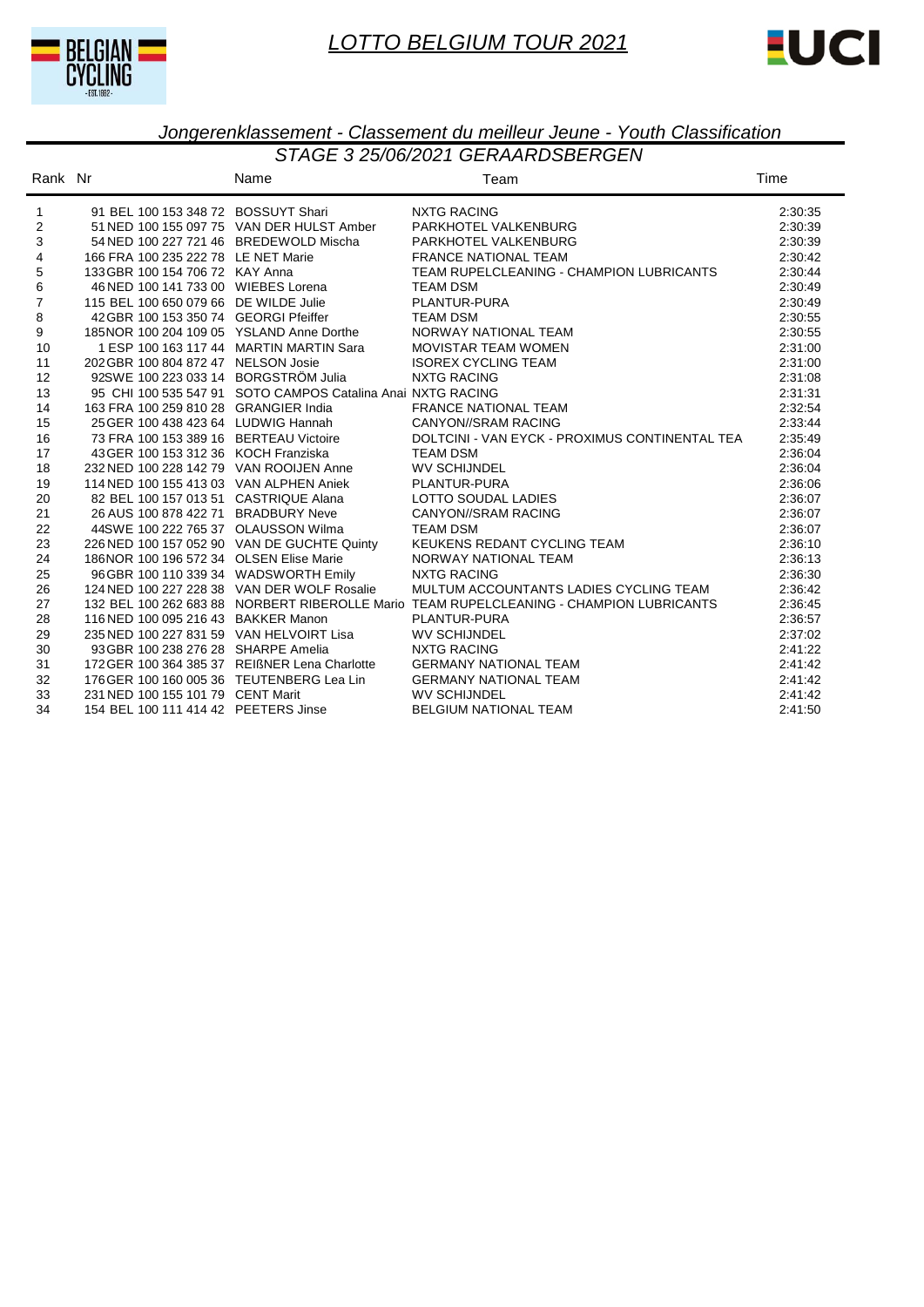

*STAGE 3 25/06/2021 GERAARDSBERGEN* 



*Rushes - Sprint Intermediaires - Intermediate Sprints*

| Nr<br>Rank             | Name                          | Team                         | <b>Bonification</b> |
|------------------------|-------------------------------|------------------------------|---------------------|
| <b>Renotrap Sprint</b> |                               |                              |                     |
|                        | 152 D'HOORE Jolien            | <b>BELGIUM NATIONAL TEAM</b> | 0.00.03             |
| 2                      | 35 ENSING Janneke             | <b>TEAM BIKEEXCHANGE</b>     | 0:00:02             |
| 3                      | 95 SOTO CAMPOS Catalina Anais | NXTG RACING                  | 0:00:01             |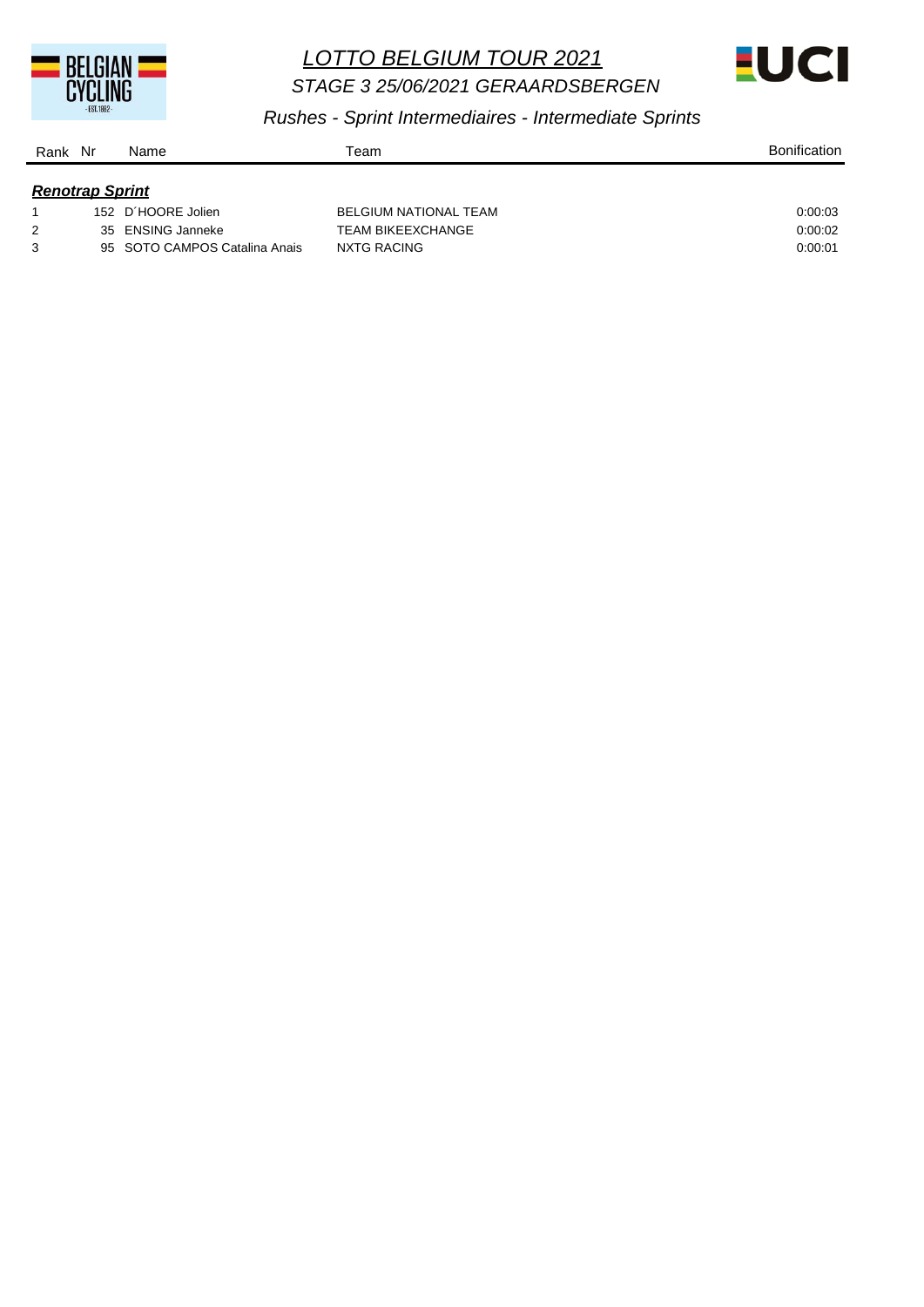

# *LOTTO BELGIUM TOUR 2021 STAGE 3 25/06/2021 GERAARDSBERGEN*



## *Bergklassement - GPM - Mountains Sprints*

| Rank Nr          | Name                   | Team                         | Points |
|------------------|------------------------|------------------------------|--------|
| <b>GPM1</b>      |                        |                              |        |
| 1                | 16 WORRACK Trixi       | <b>TREK - SEGAFREDO</b>      | 5      |
| 2                | 46 WIEBES Lorena       | <b>TEAM DSM</b>              | 3      |
| 3                | 91 BOSSUYT Shari       | <b>NXTG RACING</b>           | 1      |
| GPM <sub>2</sub> |                        |                              |        |
| 1                | 152 D'HOORE Jolien     | <b>BELGIUM NATIONAL TEAM</b> | 5      |
| 2                | 16 WORRACK Trixi       | <b>TREK - SEGAFREDO</b>      | 3      |
| 3                | 185 YSLAND Anne Dorthe | NORWAY NATIONAL TEAM         | 1      |
| <b>GPM3</b>      |                        |                              |        |
| $\mathbf{1}$     | 16 WORRACK Trixi       | <b>TREK - SEGAFREDO</b>      | 5      |
| 2                | 153 KOPECKY Lotte      | <b>BELGIUM NATIONAL TEAM</b> | 3      |
| 3                | 15 VAN DIJK Ellen      | <b>TREK - SEGAFREDO</b>      | 1      |
| <b>GPM4</b>      |                        |                              |        |
| 1                | 15 VAN DIJK Ellen      | <b>TREK - SEGAFREDO</b>      | 5      |
| 2                | 153 KOPECKY Lotte      | <b>BELGIUM NATIONAL TEAM</b> | 3      |
| 3                | 35 ENSING Janneke      | <b>TEAM BIKEEXCHANGE</b>     | 1      |
| <b>GPM 5</b>     |                        |                              |        |
| 1                | 15 VAN DIJK Ellen      | <b>TREK - SEGAFREDO</b>      | 5      |
| 2                | 153 KOPECKY Lotte      | <b>BELGIUM NATIONAL TEAM</b> | 3      |
| 3                | 35 ENSING Janneke      | <b>TEAM BIKEEXCHANGE</b>     | 1      |
| GPM <sub>6</sub> |                        |                              |        |
| 1                | 153 KOPECKY Lotte      | <b>BELGIUM NATIONAL TEAM</b> | 5      |
| 2                | 112 KASTELIJN Yara     | PLANTUR-PURA                 | 3      |
| 3                | 15 VAN DIJK Ellen      | <b>TREK - SEGAFREDO</b>      | 1      |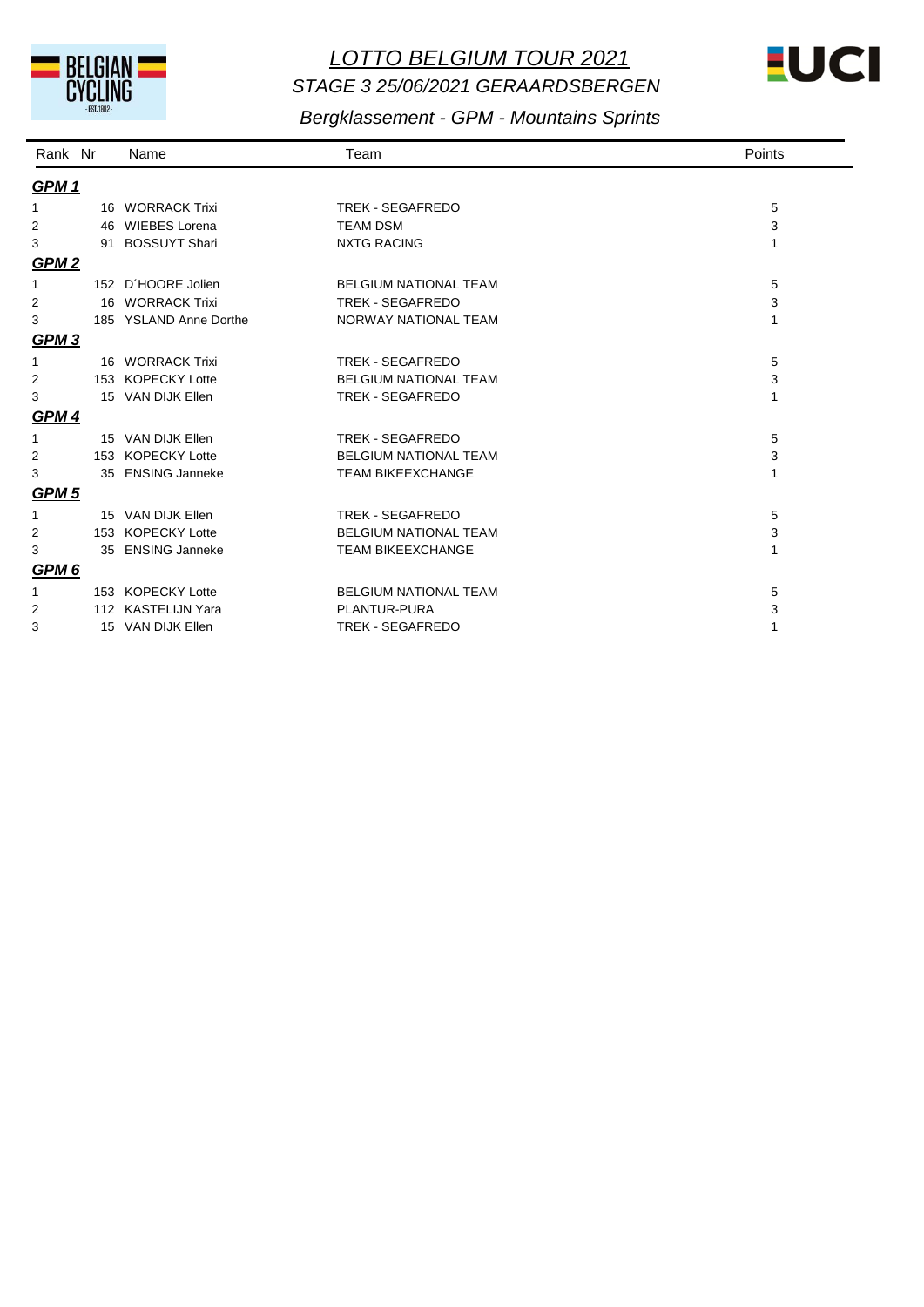





### *Kassei klassement - Classement pavé - Cobblestones classification*

| Rank Nr        |     | Name                          | Team                         | Points |
|----------------|-----|-------------------------------|------------------------------|--------|
| QOS 1          |     |                               |                              |        |
| 1              | 63  | VAN GOGH Natalie              | BINGOAL CASINO - CHEVALMEIRE | 5      |
| 2              |     | 95 SOTO CAMPOS Catalina Anais | NXTG RACING                  | 3      |
| 3              |     | 162 FORTIN Valentine          | <b>FRANCE NATIONAL TEAM</b>  |        |
| QOS 2          |     |                               |                              |        |
| 1              | 152 | D'HOORE Jolien                | <b>BELGIUM NATIONAL TEAM</b> | 5      |
| $\overline{2}$ |     | 16 WORRACK Trixi              | TREK - SEGAFREDO             | 3      |
| 3              |     | 35 ENSING Janneke             | <b>TEAM BIKEEXCHANGE</b>     |        |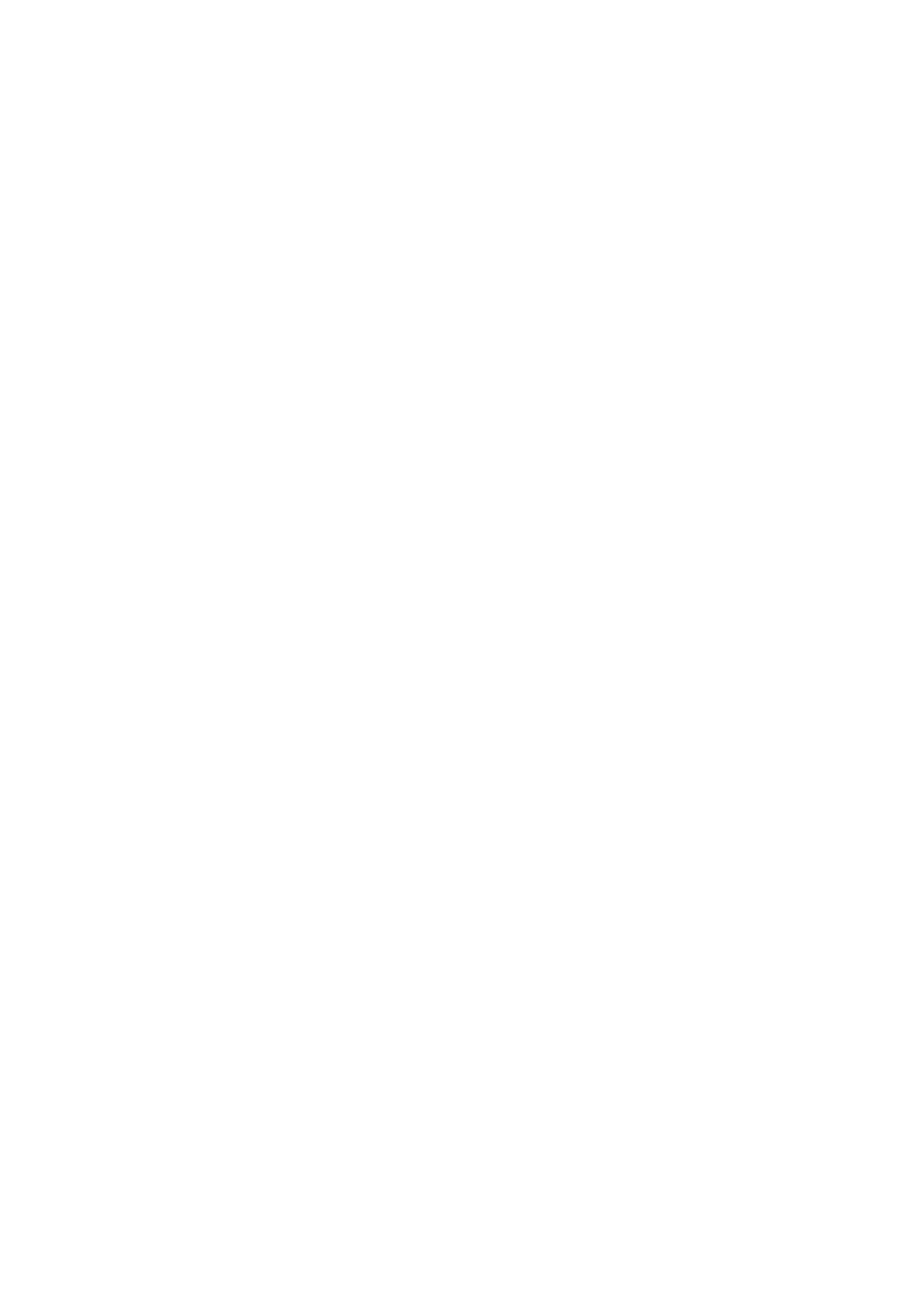



## *Ploegen klassement-Classement par équipes- Team Classification*

| Rank | Team                                     |   | Time    | Places | 1st rider |
|------|------------------------------------------|---|---------|--------|-----------|
| 1    | PLANTUR-PURA                             | 3 | 7:31:52 | 20     | 2         |
| 2    | NORWAY NATIONAL TEAM                     | 3 | 7:32:50 | 58     | 18        |
| 3    | <b>NXTG RACING</b>                       | 3 | 7:33:14 | 60     | 5         |
| 4    | <b>MOVISTAR TEAM WOMEN</b>               | 3 | 7:34:37 | 68     | 15        |
| 5    | CANYON//SRAM RACING                      | 3 | 7:35:51 | 70     |           |
| 6    | PARKHOTEL VALKENBURG                     | 3 | 7:37:05 | 52     | 6         |
| 7    | <b>TEAM DSM</b>                          | 3 | 7:37:48 | 73     | 12        |
| 8    | TEAM RUPELCLEANING - CHAMPION LUBRICAN   | 3 | 7:38:07 | 86     | 10        |
| 9    | LOTTO SOUDAL LADIES                      | 3 | 7:38:13 | 88     | 11        |
| 10   | <b>FRANCE NATIONAL TEAM</b>              | 3 | 7:40:30 | 116    | 9         |
| 11   | <b>BELGIUM NATIONAL TEAM</b>             | 3 | 7:43:06 | 109    |           |
| 12   | <b>TEAM BIKEEXCHANGE</b>                 | 3 | 7:43:26 | 126    | 13        |
| 13   | MULTUM ACCOUNTANTS LADIES CYCLING TEA    | 3 | 7:43:30 | 138    | 24        |
| 14   | TREK - SEGAFREDO                         | 3 | 7:44:25 | 136    | 3         |
| 15   | DOLTCINI - VAN EYCK - PROXIMUS CONTINENT | 3 | 7:44:52 | 115    | 33        |
| 16   | <b>BINGOAL CASINO - CHEVALMEIRE</b>      | 3 | 7:48:01 | 139    | 39        |
| 17   | <b>LVIV CYCLING TEAM</b>                 | 3 | 7:53:34 | 172    | 41        |
| 18   | <b>ISOREX CYCLING TEAM</b>               | 3 | 7:53:43 | 185    | 23        |
| 19   | S-BIKES DOLTCINI                         | 3 | 7:54:32 | 198    | 26        |
| 20   | <b>BINGOAL-WB LADIES</b>                 | 3 | 7:54:43 | 217    | 59        |
| 21   | <b>WV SCHIJNDEL</b>                      | 3 | 7:54:48 | 210    | 46        |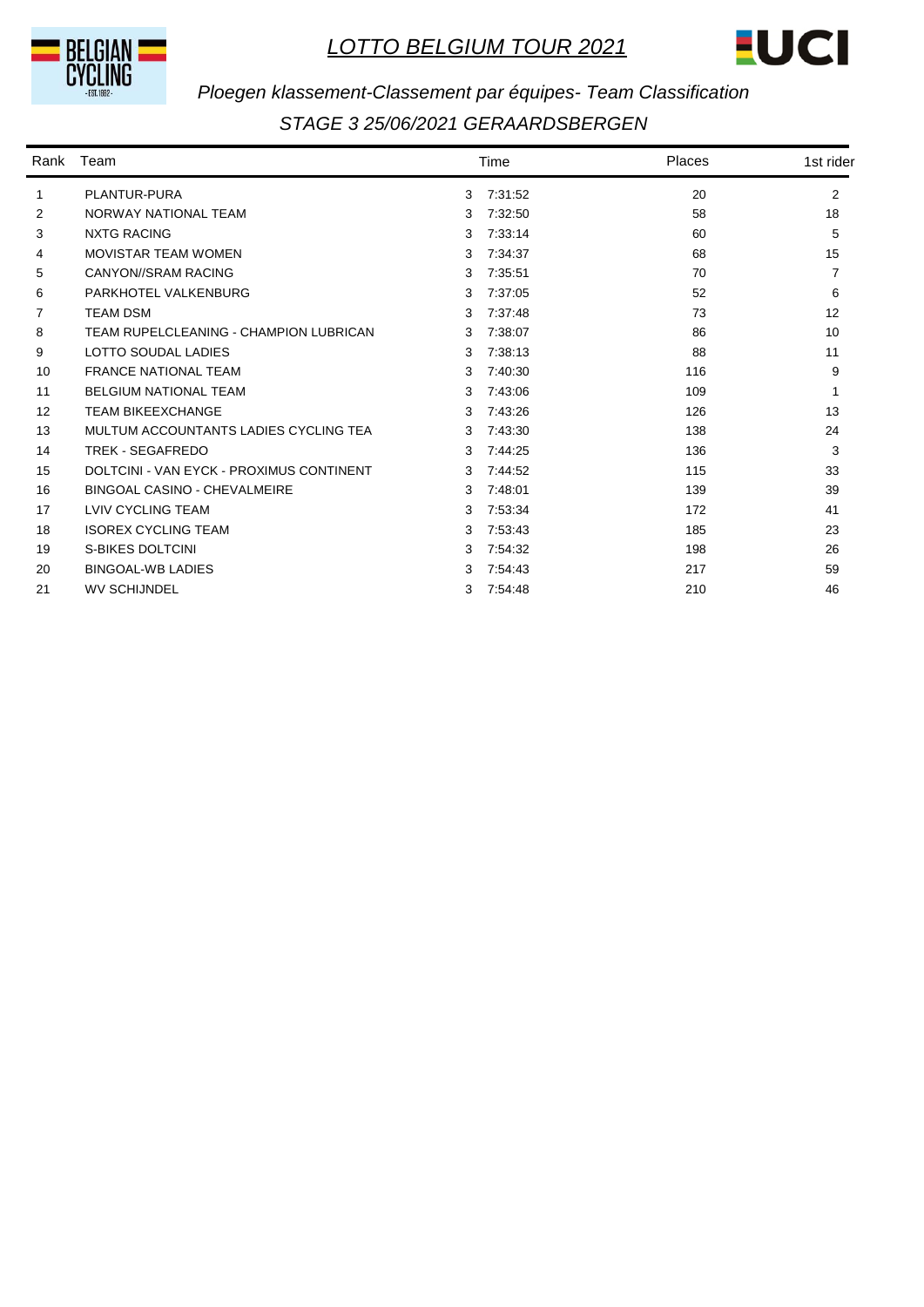



# *Opgaves - Abandons - DNF na STAGE 3 25/06/2021 GERAARDSBERGEN -*

| Rugnr | Naam-Nom                                |            | Ploeg-Equipe   |                                            |  |  |  |  |
|-------|-----------------------------------------|------------|----------------|--------------------------------------------|--|--|--|--|
|       | <b>DNS</b> - Niet gestart - Non partant |            |                |                                            |  |  |  |  |
| 83    | PARKINSON Abby-Mae                      | <b>GBR</b> | 100 093 356 26 | LOTTO SOUDAL LADIES                        |  |  |  |  |
|       | DNF - Opgave - Abandon                  |            |                |                                            |  |  |  |  |
| 11    | <b>BACKSTEDT Elynor</b>                 | <b>GBR</b> | 100 238 243 92 | TREK - SEGAFREDO                           |  |  |  |  |
| 31    | <b>ALLEN Jessica</b>                    | <b>AUS</b> | 100 072 274 90 | <b>TEAM BIKEEXCHANGE</b>                   |  |  |  |  |
| 45    | <b>SOEK Julia</b>                       | <b>NED</b> | 100 086 482 39 | <b>TEAM DSM</b>                            |  |  |  |  |
| 53    | <b>NOOIJEN Lieke</b>                    | <b>NED</b> | 100 231 444 83 | PARKHOTEL VALKENBURG                       |  |  |  |  |
| 66    | <b>COMMISSARIS Caren</b>                | <b>BEL</b> | 100 094 871 86 | <b>BINGOAL CASINO - CHEVALMEIRE</b>        |  |  |  |  |
| 94    | <b>KNAVEN Britt</b>                     | <b>BEL</b> | 100 233 357 56 | <b>NXTG RACING</b>                         |  |  |  |  |
| 104   | <b>BONDAR Viktorija</b>                 | <b>UKR</b> | 100 092 585 31 | <b>LVIV CYCLING TEAM</b>                   |  |  |  |  |
| 135   | <b>BECKERS</b> Isabelle                 | <b>BEL</b> | 100 093 713 92 | TEAM RUPELCLEANING - CHAMPION LUBRICANTS   |  |  |  |  |
| 142   | <b>VERDONSCHOT Laura</b>                | <b>BEL</b> | 100 091 262 66 | BERT CONTAINERS - PAUWELS SAUZEN CYCLING T |  |  |  |  |
| 162   | <b>FORTIN Valentine</b>                 | <b>FRA</b> | 100 153 390 17 | <b>FRANCE NATIONAL TEAM</b>                |  |  |  |  |
| 165   | LE DEUNFF Marie Morgane                 | <b>FRA</b> | 100 700 439 83 | <b>FRANCE NATIONAL TEAM</b>                |  |  |  |  |
| 183   | <b>JØRGENSEN Tiril</b>                  | <b>NOR</b> | 100 204 233 32 | NORWAY NATIONAL TEAM                       |  |  |  |  |
| 192   | VAN DIJKE Demi                          | <b>NED</b> | 100 232 160 23 | S-BIKES DOLTCINI                           |  |  |  |  |
| 223   | DEBBOUDT Lensy                          | <b>BEL</b> | 100 023 107 05 | KEUKENS REDANT CYCLING TEAM                |  |  |  |  |
| 233   | <b>BOSKAMP</b> Lente                    | <b>NED</b> | 100 861 997 39 | <b>WV SCHIJNDEL</b>                        |  |  |  |  |
| 234   | <b>MOLENAAR Laura</b>                   | <b>NED</b> | 100 234 059 79 | <b>WV SCHIJNDEL</b>                        |  |  |  |  |
| 236   | <b>KREULEN Daphne</b>                   | <b>NED</b> | 100 228 585 37 | <b>WV SCHIJNDEL</b>                        |  |  |  |  |
| 241   | <b>VAN ROOIJEN Eline</b>                | <b>NED</b> | 100 227 262 72 | WATERSLEY R&D CYCLING TEAM                 |  |  |  |  |
| 243   | <b>VERHOEFF Ingrit</b>                  | <b>NED</b> | 100 233 118 11 | WATERSLEY R&D CYCLING TEAM                 |  |  |  |  |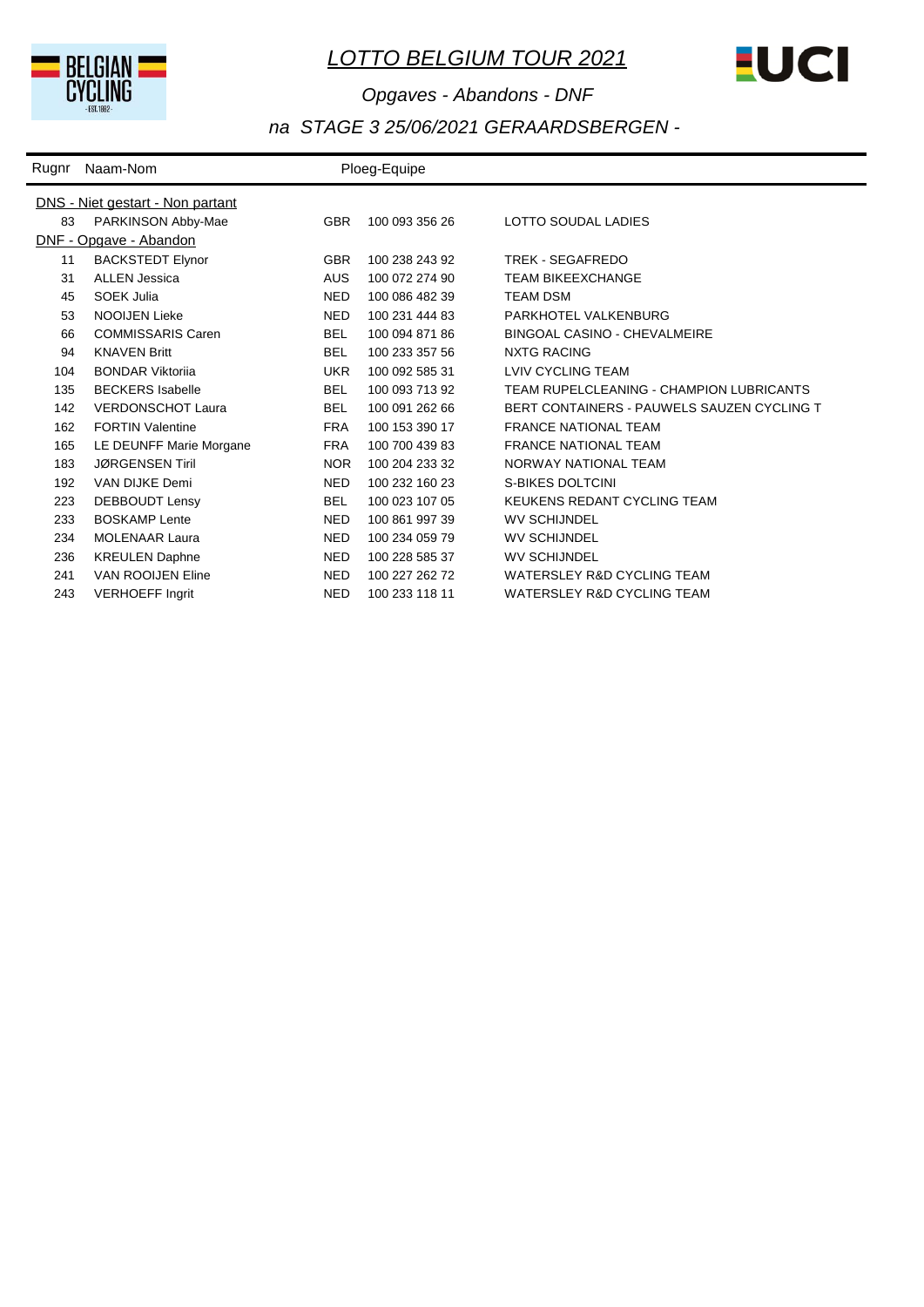



#### *Algemeen individueel klassement- Classement individuel général - General Classification*

|    | Rank Nr                    |   | UCI ID                               | Name                                         | Team                                  | Time    | Gap     |
|----|----------------------------|---|--------------------------------------|----------------------------------------------|---------------------------------------|---------|---------|
| 1  | 153                        |   | BEL 100 073 504 59 KOPECKY Lotte     |                                              | BELGIUM NATIONAL TEAM                 | 8:54:09 | 0:00:00 |
| 2  | 15                         |   | NED 100 032 643 35 VAN DIJK Ellen    |                                              | TREK - SEGAFREDO                      | 8:54:29 | 0:00:20 |
| 3  | 46                         | J | NED 100 141 733 00 WIEBES Lorena     |                                              | <b>TEAM DSM</b>                       | 8:54:45 | 0:00:36 |
| 4  | 4                          |   |                                      | ESP 100 086 511 68 OYARBIDE JIMENEZ Lourdes  | MOVISTAR TEAM WOMEN                   | 8:55:22 | 0:01:13 |
| 5  | 22                         |   | BLR 100 054 920 02 AMIALIUSIK Alena  |                                              | CANYON//SRAM RACING                   | 8:55:33 | 0:01:24 |
| 6  | 152                        |   | BEL 100 047 790 50 D'HOORE Jolien    |                                              | <b>BELGIUM NATIONAL TEAM</b>          | 8:55:47 | 0:01:38 |
| 7  | 91                         | J | BEL 100 153 348 72 BOSSUYT Shari     |                                              | <b>NXTG RACING</b>                    | 8:55:49 | 0:01:40 |
| 8  | 166                        | J | FRA 100 235 222 78 LE NET Marie      |                                              | FRANCE NATIONAL TEAM                  | 8:55:57 | 0:01:48 |
| 9  | 51                         | J |                                      | NED 100 155 097 75 VAN DER HULST Amber       | PARKHOTEL VALKENBURG                  | 8:56:01 | 0:01:52 |
| 10 | 54                         | J |                                      | NED 100 227 721 46 BREDEWOLD Mischa          | PARKHOTEL VALKENBURG                  | 8:56:02 | 0:01:53 |
| 11 | 42                         | J | GBR 100 153 350 74 GEORGI Pfeiffer   |                                              | TEAM DSM                              | 8:56:04 | 0:01:55 |
| 12 | 185                        | J |                                      | NOR 100 204 109 05 YSLAND Anne Dorthe        | NORWAY NATIONAL TEAM                  | 8:56:13 | 0:02:04 |
| 13 | 115                        | J | BEL 100 650 079 66 DE WILDE Julie    |                                              | PLANTUR-PURA                          | 8:56:13 | 0:02:04 |
| 14 | 85                         |   |                                      | BEL 100 088 841 70 VANDENBULCKE Jesse        | LOTTO SOUDAL LADIES                   | 8:56:14 | 0:02:05 |
| 15 | 113                        |   | NED 100 080 829 12 WORST Annemarie   |                                              | PLANTUR-PURA                          | 8:56:18 | 0.02:09 |
| 16 | 184                        |   |                                      | NOR 100 152 655 58 OTTESTAD Mie Bjørndal     | NORWAY NATIONAL TEAM                  | 8:56:20 | 0:02:11 |
| 17 | $\overline{\phantom{0}}$ 1 | J |                                      | ESP 100 163 117 44 MARTIN MARTIN Sara        | MOVISTAR TEAM WOMEN                   | 8:56:20 | 0:02:11 |
| 18 | 121                        |   | BEL 100 079 715 62 DUYCK Ann-Sophie  |                                              | MULTUM ACCOUNTANTS LADIES CYCLING     | 8:56:23 | 0:02:14 |
| 19 | 182                        |   | NOR 100 101 715 43 GÅSKJENN Ingvild  |                                              | NORWAY NATIONAL TEAM                  | 8:56:34 | 0:02:25 |
| 20 | 194                        |   |                                      | NED 100 148 336 07 PRUISSCHER Arianna        | S-BIKES DOLTCINI                      | 8:56:41 | 0:02:32 |
| 21 | 112                        |   | NED 100 089 901 63 KASTELIJN Yara    |                                              | PLANTUR-PURA                          | 8:56:43 | 0:02:34 |
| 22 | 35                         |   | NED 100 067 275 38 ENSING Janneke    |                                              | <b>TEAM BIKEEXCHANGE</b>              | 8:57:04 | 0:02:55 |
| 23 | 133                        | J | GBR 100 154 706 72 KAY Anna          |                                              | TEAM RUPELCLEANING - CHAMPION LUBRI   | 8:57:10 | 0:03:01 |
| 24 | 131                        |   | BEL 100 600 935 04 VAN DE VEL Sara   |                                              | TEAM RUPELCLEANING - CHAMPION LUBRI   | 8:57:12 | 0:03:03 |
| 25 | 111                        |   | BEL 100 032 939 40 CANT Sanne        |                                              | PLANTUR-PURA                          | 8:57:16 | 0:03:07 |
| 26 | 92                         |   | J SWE 100 223 033 14 BORGSTRÖM Julia |                                              | <b>NXTG RACING</b>                    | 8:57:16 | 0:03:07 |
| 27 | 23                         |   | NZL 100 156 060 68 HARRIS Ella       |                                              | CANYON//SRAM RACING                   | 8:57:30 | 0:03:21 |
| 28 | $\overline{2}$             |   |                                      | ESP 100 086 018 60 GONZALEZ BLANCO Alicia    | MOVISTAR TEAM WOMEN                   | 8:59:28 | 0:05:19 |
| 29 | 25                         |   | J GER 100 438 423 64 LUDWIG Hannah   |                                              | CANYON//SRAM RACING                   | 8:59:30 | 0:05:21 |
| 30 | 52                         |   | NED 100 160 318 58 MARKUS Femke      |                                              | PARKHOTEL VALKENBURG                  | 9:01:13 | 0:07:04 |
| 31 | 43                         | J | GER 100 153 312 36 KOCH Franziska    |                                              | TEAM DSM                              | 9:01:19 | 0:07:10 |
| 32 | 14                         |   | AUS 100 078 254 56 HANSON Lauretta   |                                              | TREK - SEGAFREDO                      | 9:01:23 | 0:07:14 |
| 33 | 41                         |   |                                      | NOR 100 110 475 73 ANDERSEN Susanne          | <b>TEAM DSM</b>                       | 9:01:49 | 0:07:40 |
| 34 | 63                         |   | NED 100 070 737 08 VAN GOGH Natalie  |                                              | BINGOAL CASINO - CHEVALMEIRE          | 9:02:03 | 0:07:54 |
| 35 | 181                        |   | NOR 100 068 758 66 MOBERG Emilie     |                                              | NORWAY NATIONAL TEAM                  | 9:02:18 | 0.08.09 |
| 36 | 164                        |   |                                      | FRA 100 098 770 08 GROSSETETE Maëlle         | <b>FRANCE NATIONAL TEAM</b>           | 9:02:28 | 0:08:19 |
| 37 | 225                        |   |                                      | NOR 100 152 649 52 NILSSEN Birgitte Andersen | KEUKENS REDANT CYCLING TEAM           | 9:02:30 | 0:08:21 |
| 38 | 64                         |   |                                      | BEL 100 086 988 60 VAN DEN STEEN Kelly       | <b>BINGOAL CASINO - CHEVALMEIRE</b>   | 9:02:40 | 0:08:31 |
| 39 | 26                         | J | AUS 100 878 422 71 BRADBURY Neve     |                                              | CANYON//SRAM RACING                   | 9:03:50 | 0:09:41 |
| 40 | 61                         |   |                                      | ISR 100 075 215 24 GAFINOVITZ Rotem          | BINGOAL CASINO - CHEVALMEIRE          | 9:08:26 | 0:14:17 |
| 41 | 21                         |   | GBR 100 081 305 03 BARNES Alice      |                                              | CANYON//SRAM RACING                   | 9:09:34 | 0.15.25 |
| 42 | 65                         |   | BEL 101 094 392 22 GHEKIERE Justine  |                                              | BINGOAL CASINO - CHEVALMEIRE          | 9:09:36 | 0:15:27 |
| 43 | 81                         |   | NED 100 137 751 92 BRAAM Danique     |                                              | LOTTO SOUDAL LADIES                   | 9:09:37 | 0:15:28 |
| 44 | 95                         | J |                                      | CHI 100 535 547 91 SOTO CAMPOS Catalina Anai | <b>NXTG RACING</b>                    | 9:09:55 | 0:15:46 |
| 45 | 134                        |   | GER 100 824 337 15 BETZ Svenja       |                                              | TEAM RUPELCLEANING - CHAMPION LUBRI   | 9:10:07 | 0:15:58 |
| 46 | 3                          |   |                                      | ITA 100 058 863 65 GUARISCHI Barbara         | <b>MOVISTAR TEAM WOMEN</b>            | 9:11:11 | 0:17:02 |
| 47 | 163                        | J | FRA 100 259 810 28 GRANGIER India    |                                              | <b>FRANCE NATIONAL TEAM</b>           | 9:12:28 | 0:18:19 |
| 48 | 72                         |   | NED 100 151 859 38 STEIGENGA Nicole  |                                              | DOLTCINI - VAN EYCK - PROXIMUS CONTIN | 9:12:29 | 0:18:20 |
| 49 | 82                         | J | BEL 100 157 013 51 CASTRIQUE Alana   |                                              | LOTTO SOUDAL LADIES                   | 9:13:35 | 0:19:26 |
| 50 | 74                         |   |                                      | AUT 100 098 623 55 SCHWEINBERGER Christina   | DOLTCINI - VAN EYCK - PROXIMUS CONTIN | 9:14:13 | 0:20:04 |
| 51 | 73                         | J | FRA 100 153 389 16 BERTEAU Victoire  |                                              | DOLTCINI - VAN EYCK - PROXIMUS CONTIN | 9:14:19 | 0:20:10 |
| 52 | 44                         | J | SWE 100 222 765 37 OLAUSSON Wilma    |                                              | TEAM DSM                              | 9:14:46 | 0:20:37 |
| 53 | 114                        | J | NED 100 155 413 03 VAN ALPHEN Aniek  |                                              | PLANTUR-PURA                          | 9:14:53 | 0:20:44 |
| 54 | 33                         |   | TTO 100 789 967 80 CAMPBELL Teniel   |                                              | <b>TEAM BIKEEXCHANGE</b>              | 9:15:10 | 0:21:01 |
| 55 | 62                         |   |                                      | NED 100 157 022 60 JONGERIUS Claudia         | <b>BINGOAL CASINO - CHEVALMEIRE</b>   | 9:15:12 | 0:21:03 |
| 56 | 124                        | J |                                      | NED 100 227 228 38 VAN DER WOLF Rosalie      | MULTUM ACCOUNTANTS LADIES CYCLING     | 9:15:15 | 0:21:06 |
| 57 | 101                        |   |                                      | NZL 100 221 702 41 MACGREGOR Bronwyn         | LVIV CYCLING TEAM                     | 9:15:22 | 0:21:13 |
| 58 | 232                        | J | NED 100 228 142 79 VAN ROOIJEN Anne  |                                              | <b>WV SCHIJNDEL</b>                   | 9:15:30 | 0:21:21 |
| 59 | 125                        |   | BEL 100 048 337 15 DE SMEDT Marijke  |                                              | MULTUM ACCOUNTANTS LADIES CYCLING     | 9:15:38 | 0:21:29 |
| 60 | 226                        | J |                                      | NED 100 157 052 90 VAN DE GUCHTE Quinty      | KEUKENS REDANT CYCLING TEAM           | 9:15:44 | 0:21:35 |
|    |                            |   |                                      |                                              |                                       |         |         |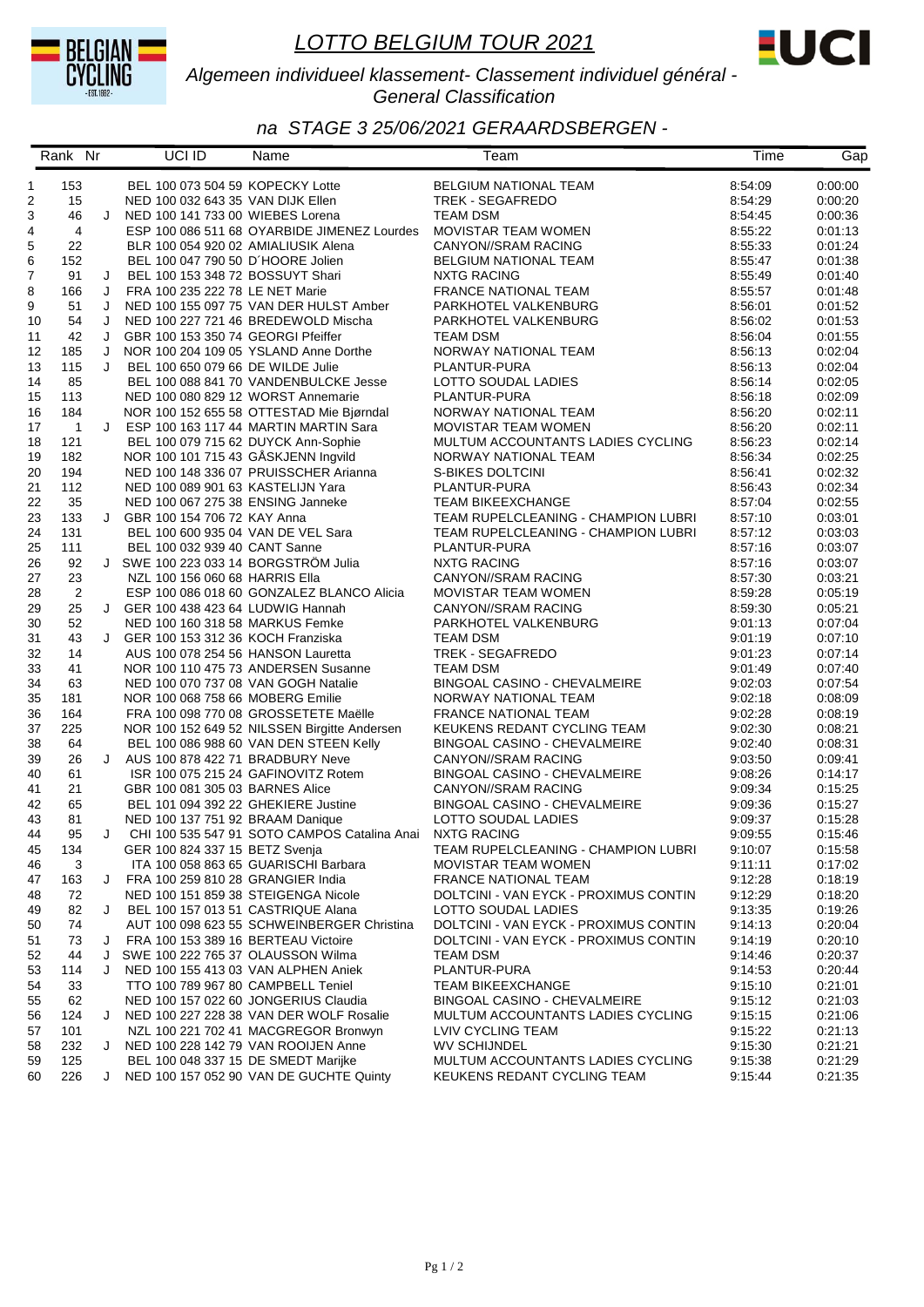



#### *Algemeen individueel klassement- Classement individuel général - General Classification*

|    | Rank Nr |         | UCI ID                               | Name                                       | Team                                | Time    | Gap     |
|----|---------|---------|--------------------------------------|--------------------------------------------|-------------------------------------|---------|---------|
| 61 | 122     |         | BEL 100 097 776 81 DELBAERE Fien     |                                            | MULTUM ACCOUNTANTS LADIES CYCLING   | 9:15:50 | 0:21:41 |
| 62 | 116     | $\cdot$ | NED 100 095 216 43 BAKKER Manon      |                                            | PLANTUR-PURA                        | 9:15:55 | 0:21:46 |
| 63 | 136     |         |                                      | FIN 100 101 260 73 GRÖNDAHL Antonia        | TEAM RUPELCLEANING - CHAMPION LUBRI | 9:15:57 | 0:21:48 |
| 64 | 16      |         | GER 100 020 594 14 WORRACK Trixi     |                                            | <b>TREK - SEGAFREDO</b>             | 9:17:07 | 0:22:58 |
| 65 | 34      |         | ITA 100 086 726 89 FIDANZA Arianna   |                                            | <b>TEAM BIKEEXCHANGE</b>            | 9:20:18 | 0:26:09 |
| 66 | 176     | $\cdot$ |                                      | GER 100 160 005 36 TEUTENBERG Lea Lin      | <b>GERMANY NATIONAL TEAM</b>        | 9:20:22 | 0:26:13 |
| 67 | 204     |         | GER 100 086 815 81 LECHNER Corinna   |                                            | <b>ISOREX CYCLING TEAM</b>          | 9:20:22 | 0:26:13 |
| 68 | 231     | $\cdot$ | NED 100 155 101 79 CENT Marit        |                                            | <b>WV SCHIJNDEL</b>                 | 9:20:39 | 0:26:30 |
| 69 | 151     |         | BEL 100 086 526 83 DE BAAT Kim       |                                            | <b>BELGIUM NATIONAL TEAM</b>        | 9:20:52 | 0:26:43 |
| 70 | 191     |         |                                      | FIN 100 097 119 06 VAINIONPÄÄ Laura        | S-BIKES DOLTCINI                    | 9:21:04 | 0:26:55 |
| 71 | 201     |         |                                      | DEN 100 145 357 35 HOLMSGAARD Trine        | <b>ISOREX CYCLING TEAM</b>          | 9:21:19 | 0:27:10 |
| 72 | 202     | $\cdot$ | GBR 100 804 872 47 NELSON Josie      |                                            | <b>ISOREX CYCLING TEAM</b>          | 9:22:18 | 0:28:09 |
| 73 | 32      |         | SLO 100 098 928 69 ŽIGART Urška      |                                            | <b>TEAM BIKEEXCHANGE</b>            | 9:22:43 | 0:28:34 |
| 74 | 215     |         | GBR 100 965 186 20 WISEMAN Eleanor   |                                            | <b>BINGOAL-WB LADIES</b>            | 9:23:03 | 0:28:54 |
| 75 | 145     |         |                                      | BEL 100 106 117 80 VERHOEVEN Suzanne       | BERT CONTAINERS - PAUWELS SAUZEN C  | 9:23:32 | 0:29:23 |
| 76 | 132     | J       |                                      | BEL 100 262 683 88 NORBERT RIBEROLLE Mario | TEAM RUPELCLEANING - CHAMPION LUBRI | 9:23:46 | 0:29:37 |
| 77 | 6       |         |                                      | ESP 100 098 041 55 TERUEL RIBES Alba       | <b>MOVISTAR TEAM WOMEN</b>          | 9:25:10 | 0:31:01 |
| 78 | 102     |         | BEL 100 645 355 95 DE ROECK Naomi    |                                            | LVIV CYCLING TEAM                   | 9:27:37 | 0:33:28 |
| 79 | 186     | J       | NOR 100 196 572 34 OLSEN Elise Marie |                                            | NORWAY NATIONAL TEAM                | 9:27:40 | 0:33:31 |
| 80 | 96      | J       |                                      | GBR 100 110 339 34 WADSWORTH Emily         | <b>NXTG RACING</b>                  | 9:27:53 | 0:33:44 |
| 81 | 93      | J       | GBR 100 238 276 28 SHARPE Amelia     |                                            | <b>NXTG RACING</b>                  | 9:28:17 | 0:34:08 |
| 82 | 123     |         |                                      | NED 100 132 400 76 VAN HOUTUM Céline       | MULTUM ACCOUNTANTS LADIES CYCLING   | 9:28:18 | 0:34:09 |
| 83 | 213     |         | BEL 100 889 437 28 MERTENS Fiona     |                                            | <b>BINGOAL-WB LADIES</b>            | 9:28:42 | 0:34:33 |
| 84 | 235     | $\cdot$ |                                      | NED 100 227 831 59 VAN HELVOIRT Lisa       | <b>WV SCHIJNDEL</b>                 | 9:29:06 | 0:34:57 |
| 85 | 5       |         |                                      | ESP 100 068 861 72 RODRIGUEZ SANCHEZ Glori | <b>MOVISTAR TEAM WOMEN</b>          | 9:30:57 | 0:36:48 |
| 86 | 106     |         | UKR 100 066 459 95 SOLOVEI Ganna     |                                            | LVIV CYCLING TEAM                   | 9:33:48 | 0:39:39 |
| 87 | 212     |         | BEL 100 062 251 58 LANSSENS Lien     |                                            | <b>BINGOAL-WB LADIES</b>            | 9:34:11 | 0:40:02 |
| 88 | 154     | $\cdot$ | BEL 100 111 414 42 PEETERS Jinse     |                                            | <b>BELGIUM NATIONAL TEAM</b>        | 9:34:11 | 0:40:02 |
| 89 | 196     |         |                                      | BEL 100 091 350 57 VANDENBROUCKE Saartje   | S-BIKES DOLTCINI                    | 9:40:50 | 0.46.41 |
| 90 | 172     |         |                                      | GER 100 364 385 37 REIBNER Lena Charlotte  | <b>GERMANY NATIONAL TEAM</b>        | 9:41:11 | 0:47:02 |
| 91 | 143     |         | NED 100 094 848 63 KAPTHEIJNS Maud   |                                            | BERT CONTAINERS - PAUWELS SAUZEN C  | 9:45:40 | 0.51.31 |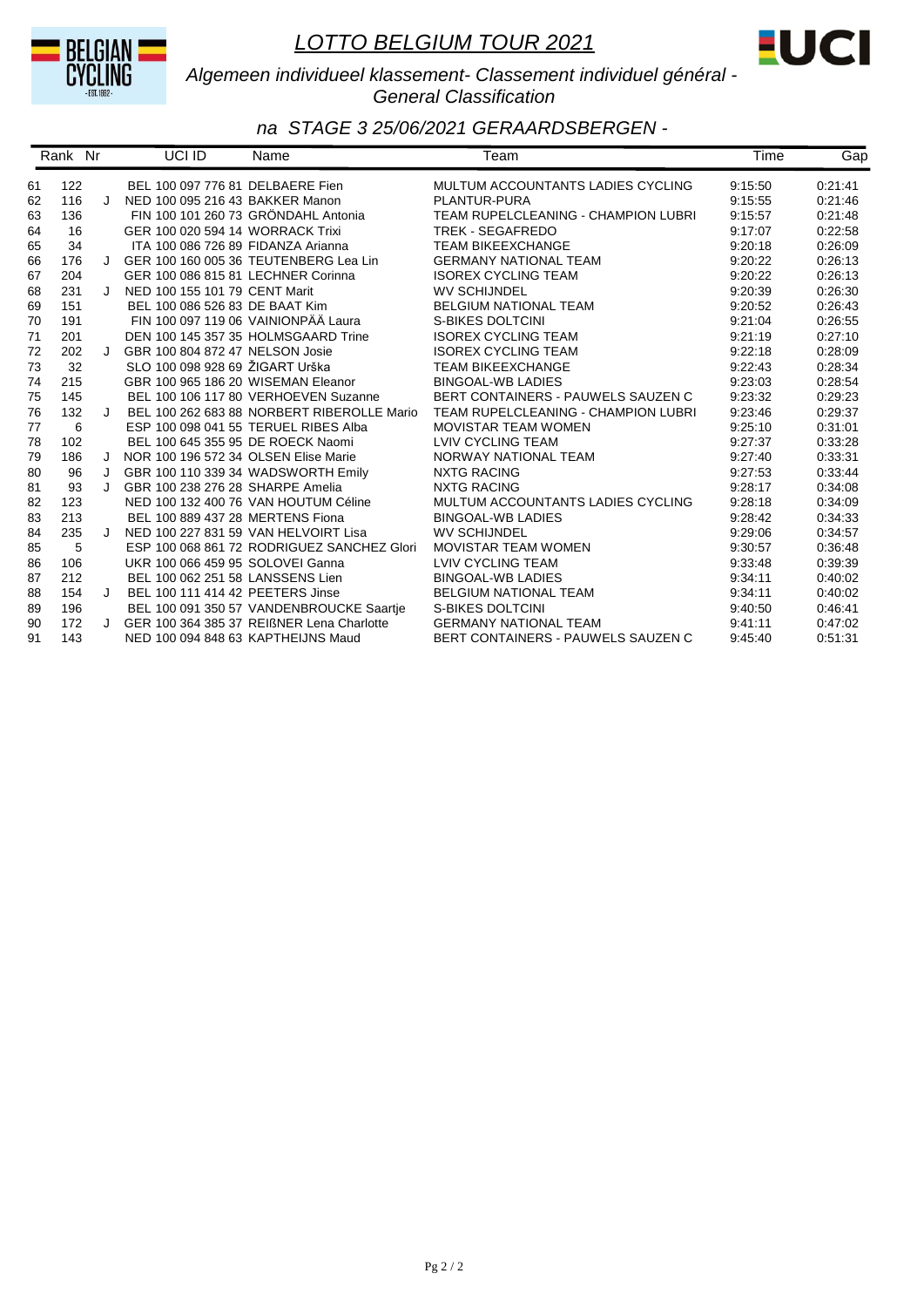



#### *Algemeen puntenklassement - Classement général aux points - General Points Classification*

|                   |     | Rang Rugnr Naam-Nom           | Ploeg-Equipe                             | Punten-Points  |
|-------------------|-----|-------------------------------|------------------------------------------|----------------|
| 1                 |     | 153 KOPECKY Lotte             | <b>BELGIUM NATIONAL TEAM</b>             | 63             |
| 2                 |     | 152 D'HOORE Jolien            | <b>BELGIUM NATIONAL TEAM</b>             | 52             |
| 3                 |     | 15 VAN DIJK Ellen             | <b>TREK - SEGAFREDO</b>                  | 42             |
| 4                 |     | 46 WIEBES Lorena              | <b>TEAM DSM</b>                          | 40             |
| 5                 |     | 21 BARNES Alice               | CANYON//SRAM RACING                      | 28             |
| 6                 |     | 22 AMIALIUSIK Alena           | CANYON//SRAM RACING                      | 24             |
| 7                 |     | 112 KASTELIJN Yara            | <b>PLANTUR-PURA</b>                      | 15             |
| 8                 |     | 51 VAN DER HULST Amber        | PARKHOTEL VALKENBURG                     | 14             |
| 9                 |     | 3 GUARISCHI Barbara           | <b>MOVISTAR TEAM WOMEN</b>               | 12             |
| 10                |     | 113 WORST Annemarie           | PLANTUR-PURA                             | 10             |
| 11                |     | 61 GAFINOVITZ Rotem           | BINGOAL CASINO - CHEVALMEIRE             | 10             |
| $12 \overline{ }$ |     | 42 GEORGI Pfeiffer            | <b>TEAM DSM</b>                          | 9              |
| 13                |     | 4 OYARBIDE JIMENEZ Lourdes    | <b>MOVISTAR TEAM WOMEN</b>               | 8              |
| 14                |     | 91 BOSSUYT Shari              | <b>NXTG RACING</b>                       | 8              |
| 15                |     | 14 HANSON Lauretta            | TREK - SEGAFREDO                         | 6              |
| 16                |     | 35 ENSING Janneke             | <b>TEAM BIKEEXCHANGE</b>                 | 5              |
| 17                |     | 111 CANT Sanne                | PLANTUR-PURA                             | 4              |
| 18                |     | 34 FIDANZA Arianna            | <b>TEAM BIKEEXCHANGE</b>                 | 4              |
| 19                |     | 54 BREDEWOLD Mischa           | PARKHOTEL VALKENBURG                     | 3              |
| 20                |     | 181 MOBERG Emilie             | NORWAY NATIONAL TEAM                     | 3              |
| 21                |     | 166 LE NET Marie              | <b>FRANCE NATIONAL TEAM</b>              | $\overline{2}$ |
| 22                |     | 194 PRUISSCHER Arianna        | <b>S-BIKES DOLTCINI</b>                  | $\overline{2}$ |
| 23                |     | 25 LUDWIG Hannah              | CANYON//SRAM RACING                      | 2              |
| 24                |     | 41 ANDERSEN Susanne           | <b>TEAM DSM</b>                          | $\overline{2}$ |
| 25                |     | 95 SOTO CAMPOS Catalina Anais | <b>NXTG RACING</b>                       | $\overline{2}$ |
| 26                | 115 | DE WILDE Julie                | PLANTUR-PURA                             |                |
| 27                |     | 133 KAY Anna                  | TEAM RUPELCLEANING - CHAMPION LUBRICANTS |                |
| 28                |     | 23 HARRIS Ella                | <b>CANYON//SRAM RACING</b>               | 1              |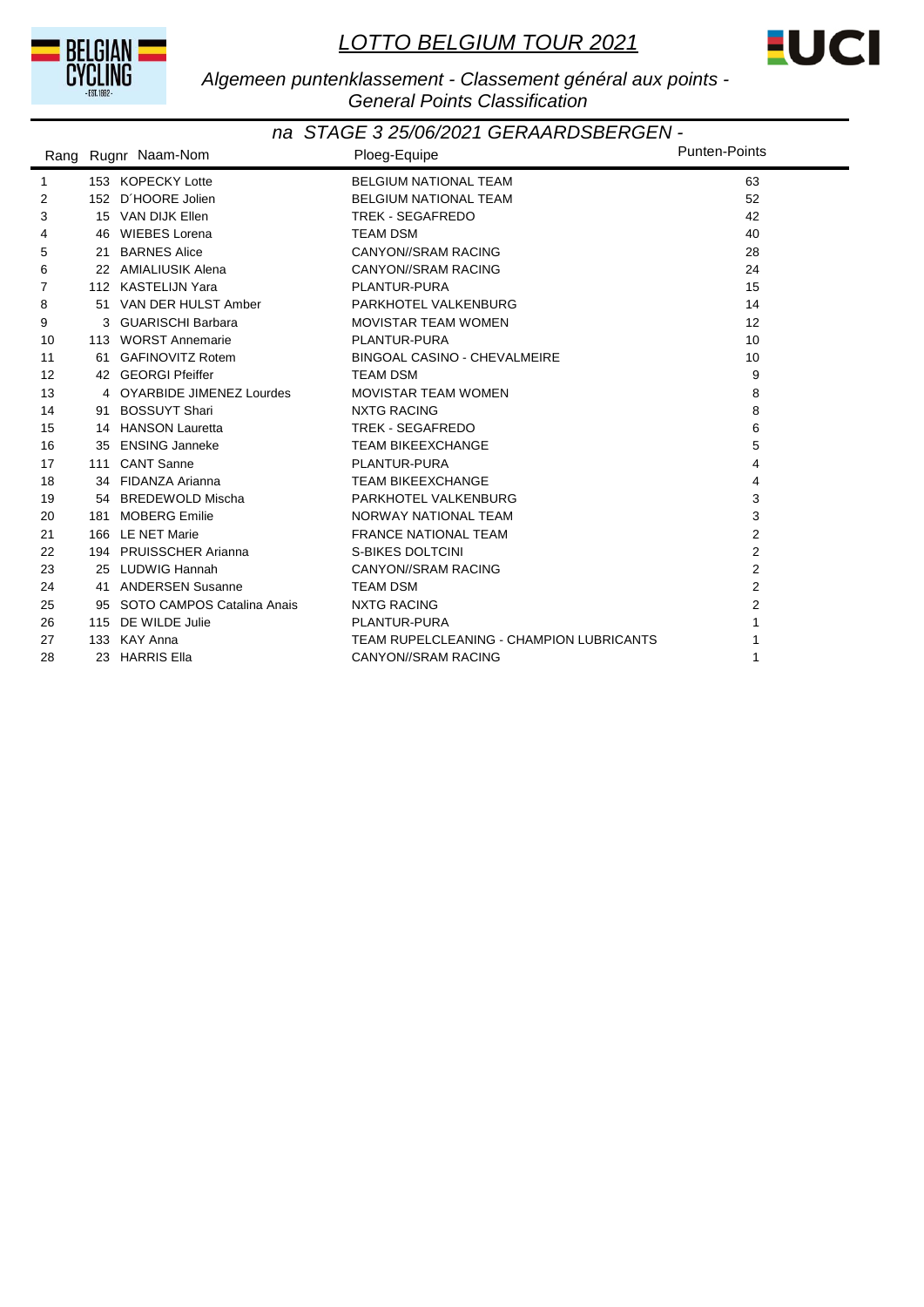



*Algemeen Jongerenklassement - Classement Géneral du Meilleur Jeune -* 

#### *General Youth Classification na STAGE 3 25/06/2021 GERAARDSBERGEN -*

| Rank Nr        | UCI ID                                    | Name                                             | Team                              | Time    | Places |
|----------------|-------------------------------------------|--------------------------------------------------|-----------------------------------|---------|--------|
| 1              | 46 NED 100 141 733 00 WIEBES Lorena       |                                                  | <b>TEAM DSM</b>                   | 8:54:45 | 23     |
| 2              | 91 BEL 100 153 348 72 BOSSUYT Shari       |                                                  | <b>NXTG RACING</b>                | 8:55:49 | 40     |
| 3              | 166 FRA 100 235 222 78 LE NET Marie       |                                                  | <b>FRANCE NATIONAL TEAM</b>       | 8.55.57 | 59     |
| 4              |                                           | 51 NED 100 155 097 75 VAN DER HULST Amber        | PARKHOTEL VALKENBURG              | 8:56:01 | 55     |
| 5              | 54 NED 100 227 721 46 BREDEWOLD Mischa    |                                                  | PARKHOTEL VALKENBURG              | 8:56:02 | 76     |
| 6              | 42 GBR 100 153 350 74 GEORGI Pfeiffer     |                                                  | <b>TEAM DSM</b>                   | 8:56:04 | 48     |
| $\overline{7}$ | 185 NOR 100 204 109 05 YSLAND Anne Dorthe |                                                  | NORWAY NATIONAL TEAM              | 8:56:13 | 100    |
| 8              | 115 BEL 100 650 079 66 DE WILDE Julie     |                                                  | PLANTUR-PURA                      | 8:56:13 | 85     |
| 9              |                                           | 1 ESP 100 163 117 44 MARTIN MARTIN Sara          | <b>MOVISTAR TEAM WOMEN</b>        | 8:56:20 | 176    |
| 10             | 133 GBR 100 154 706 72 KAY Anna           |                                                  | TEAM RUPELCLEANING - CHAMPION L   | 8.57.10 | 207    |
| 11             | 92 SWE 100 223 033 14 BORGSTRÖM Julia     |                                                  | <b>NXTG RACING</b>                | 8:57:16 | 162    |
| 12             | 25 GER 100 438 423 64 LUDWIG Hannah       |                                                  | <b>CANYON//SRAM RACING</b>        | 8:59:30 | 141    |
| 13             | 43 GER 100 153 312 36 KOCH Franziska      |                                                  | <b>TEAM DSM</b>                   | 9:01:19 | 117    |
| 14             | 26 AUS 100 878 422 71 BRADBURY Neve       |                                                  | CANYON//SRAM RACING               | 9:03:50 | 235    |
| 15             |                                           | 95 CHI 100 535 547 91 SOTO CAMPOS Catalina Anais | <b>NXTG RACING</b>                | 9:09:55 | 164    |
| 16             | 163 FRA 100 259 810 28 GRANGIER India     |                                                  | <b>FRANCE NATIONAL TEAM</b>       | 9:12:28 | 249    |
| 17             | 82 BEL 100 157 013 51 CASTRIQUE Alana     |                                                  | LOTTO SOUDAL LADIES               | 9:13:35 | 284    |
| 18             | 73 FRA 100 153 389 16 BERTEAU Victoire    |                                                  | DOLTCINI - VAN EYCK - PROXIMUS CO | 9:14:19 | 189    |
| 19             | 44 SWE 100 222 765 37 OLAUSSON Wilma      |                                                  | <b>TEAM DSM</b>                   | 9:14:46 | 235    |
| 20             | 114 NED 100 155 413 03 VAN ALPHEN Aniek   |                                                  | PLANTUR-PURA                      | 9:14:53 | 254    |
| 21             |                                           | 124 NED 100 227 228 38 VAN DER WOLF Rosalie      | MULTUM ACCOUNTANTS LADIES CYCL    | 9:15:15 | 239    |
| 22             | 232 NED 100 228 142 79 VAN ROOIJEN Anne   |                                                  | <b>WV SCHIJNDEL</b>               | 9:15:30 | 238    |
| 23             |                                           | 226 NED 100 157 052 90 VAN DE GUCHTE Quinty      | KEUKENS REDANT CYCLING TEAM       | 9:15:44 | 283    |
| 24             | 116 NED 100 095 216 43 BAKKER Manon       |                                                  | PLANTUR-PURA                      | 9.15.55 | 302    |
| 25             | 176 GER 100 160 005 36 TEUTENBERG Lea Lin |                                                  | <b>GERMANY NATIONAL TEAM</b>      | 9:20:22 | 240    |
| 26             | 231 NED 100 155 101 79 CENT Marit         |                                                  | <b>WV SCHIJNDEL</b>               | 9:20:39 | 272    |
| 27             | 202 GBR 100 804 872 47 NELSON Josie       |                                                  | <b>ISOREX CYCLING TEAM</b>        | 9:22:18 | 221    |
| 28             |                                           | 132 BEL 100 262 683 88 NORBERT RIBEROLLE Marion  | TEAM RUPELCLEANING - CHAMPION L   | 9:23:46 | 373    |
| 29             | 186 NOR 100 196 572 34 OLSEN Elise Marie  |                                                  | NORWAY NATIONAL TEAM              | 9:27:40 | 250    |
| 30             | 96 GBR 100 110 339 34 WADSWORTH Emily     |                                                  | <b>NXTG RACING</b>                | 9:27:53 | 321    |
| 31             | 93 GBR 100 238 276 28 SHARPE Amelia       |                                                  | <b>NXTG RACING</b>                | 9:28:17 | 392    |
| 32             | 235 NED 100 227 831 59 VAN HELVOIRT Lisa  |                                                  | <b>WV SCHIJNDEL</b>               | 9:29:06 | 363    |
| 33             | 154 BEL 100 111 414 42 PEETERS Jinse      |                                                  | <b>BELGIUM NATIONAL TEAM</b>      | 9:34:11 | 382    |
| 34             |                                           | 172 GER 100 364 385 37 REIßNER Lena Charlotte    | <b>GERMANY NATIONAL TEAM</b>      | 9.41:11 | 407    |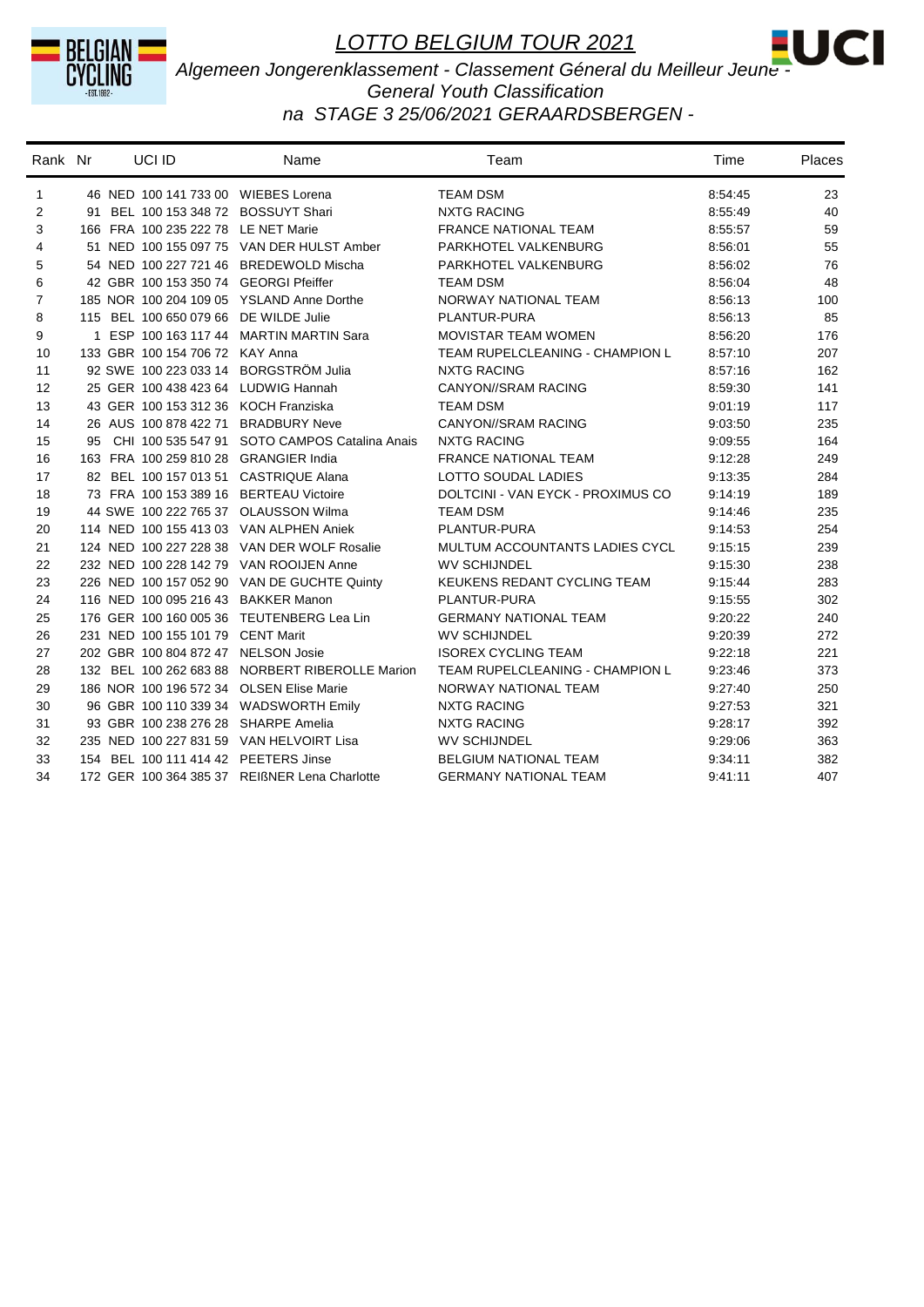BELGIAN

# *LOTTO BELGIUM TOUR 2021*



*Algemeen bergklassement - Classement géneral des GPM - General Mountain Classification*

| Rank Nr |    | Name                   | Team                         | Points |  |
|---------|----|------------------------|------------------------------|--------|--|
| 1       |    | 15 VAN DIJK Ellen      | TREK - SEGAFREDO             | 27     |  |
| 2       |    | 153 KOPECKY Lotte      | BELGIUM NATIONAL TEAM        | 18     |  |
| 3       |    | 61 GAFINOVITZ Rotem    | BINGOAL CASINO - CHEVALMEIRE | 15     |  |
| 4       | 16 | <b>WORRACK Trixi</b>   | TREK - SEGAFREDO             | 13     |  |
| 5       |    | 54 BREDEWOLD Mischa    | PARKHOTEL VALKENBURG         | 9      |  |
| 6       |    | 22 AMIALIUSIK Alena    | CANYON//SRAM RACING          | 8      |  |
| 7       | 21 | <b>BARNES Alice</b>    | CANYON//SRAM RACING          | 8      |  |
| 8       |    | 152 D'HOORE Jolien     | <b>BELGIUM NATIONAL TEAM</b> | 5      |  |
| 9       | 46 | WIEBES Lorena          | TEAM DSM                     |        |  |
| 10      |    | 42 GEORGI Pfeiffer     | <b>TEAM DSM</b>              | 4      |  |
| 11      |    | 112 KASTELIJN Yara     | PLANTUR-PURA                 | 3      |  |
| 12      |    | 85 VANDENBULCKE Jesse  | LOTTO SOUDAL LADIES          | 3      |  |
| 13      |    | 163 GRANGIER India     | <b>FRANCE NATIONAL TEAM</b>  | 3      |  |
| 14      | 35 | <b>ENSING Janneke</b>  | <b>TEAM BIKEEXCHANGE</b>     |        |  |
| 15      | 91 | <b>BOSSUYT Shari</b>   | NXTG RACING                  |        |  |
| 16      |    | 185 YSLAND Anne Dorthe | NORWAY NATIONAL TEAM         |        |  |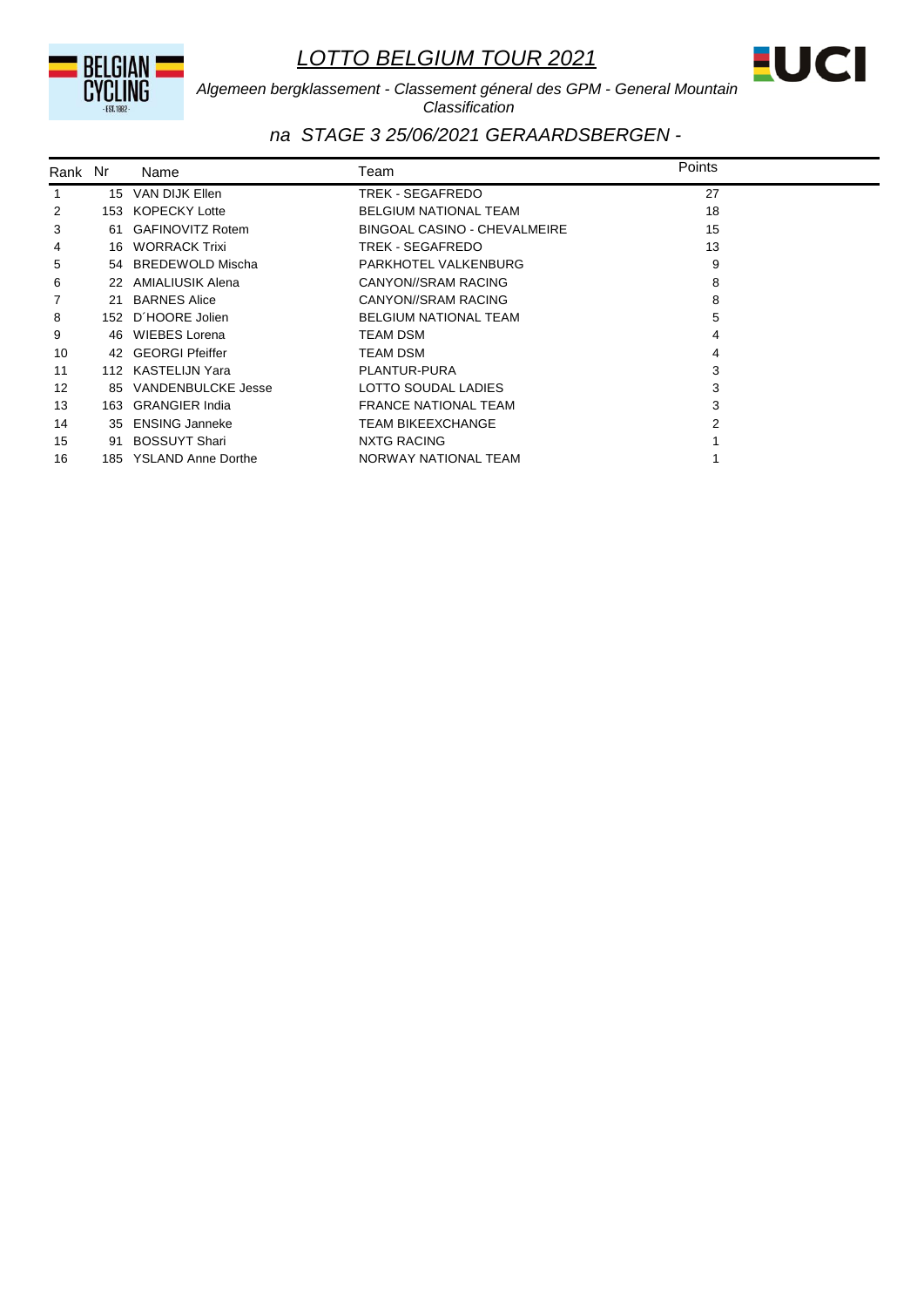



*Algemeen kasseiklassement - Classement General Pavé - General Cobblestones classification na STAGE 3 25/06/2021 GERAARDSBERGEN -* 

| Rank Nr |     | Name                       | Team                         | Points |
|---------|-----|----------------------------|------------------------------|--------|
| 1       |     | 15 VAN DIJK Ellen          | TREK - SEGAFREDO             | 20     |
| 2       | 116 | <b>BAKKER Manon</b>        | PLANTUR-PURA                 | 13     |
| 3       | -61 | <b>GAFINOVITZ Rotem</b>    | BINGOAL CASINO - CHEVALMEIRE | 11     |
| 4       | 21  | <b>BARNES Alice</b>        | CANYON//SRAM RACING          | 8      |
| 5       | 42  | <b>GEORGI Pfeiffer</b>     | <b>TEAM DSM</b>              | 8      |
| 6       | 25  | <b>LUDWIG Hannah</b>       | CANYON//SRAM RACING          | 6      |
|         |     | 164 GROSSETETE Maëlle      | <b>FRANCE NATIONAL TEAM</b>  | 6      |
| 8       | 22  | AMIALIUSIK Alena           | CANYON//SRAM RACING          | 5      |
| 9       |     | 152 D'HOORE Jolien         | <b>BELGIUM NATIONAL TEAM</b> | 5      |
| 10      | 63  | VAN GOGH Natalie           | BINGOAL CASINO - CHEVALMEIRE | 5      |
| 11      | 153 | <b>KOPECKY Lotte</b>       | <b>BELGIUM NATIONAL TEAM</b> | 4      |
| 12      | 4   | OYARBIDE JIMENEZ Lourdes   | <b>MOVISTAR TEAM WOMEN</b>   | 3      |
| 13      | 95  | SOTO CAMPOS Catalina Anais | NXTG RACING                  | 3      |
| 14      | 14  | <b>HANSON Lauretta</b>     | TREK - SEGAFREDO             | 3      |
| 15      | 16  | <b>WORRACK Trixi</b>       | TREK - SEGAFREDO             | 3      |
| 16      | 35  | <b>ENSING Janneke</b>      | <b>TEAM BIKEEXCHANGE</b>     |        |
| 17      | 41  | <b>ANDERSEN Susanne</b>    | <b>TEAM DSM</b>              |        |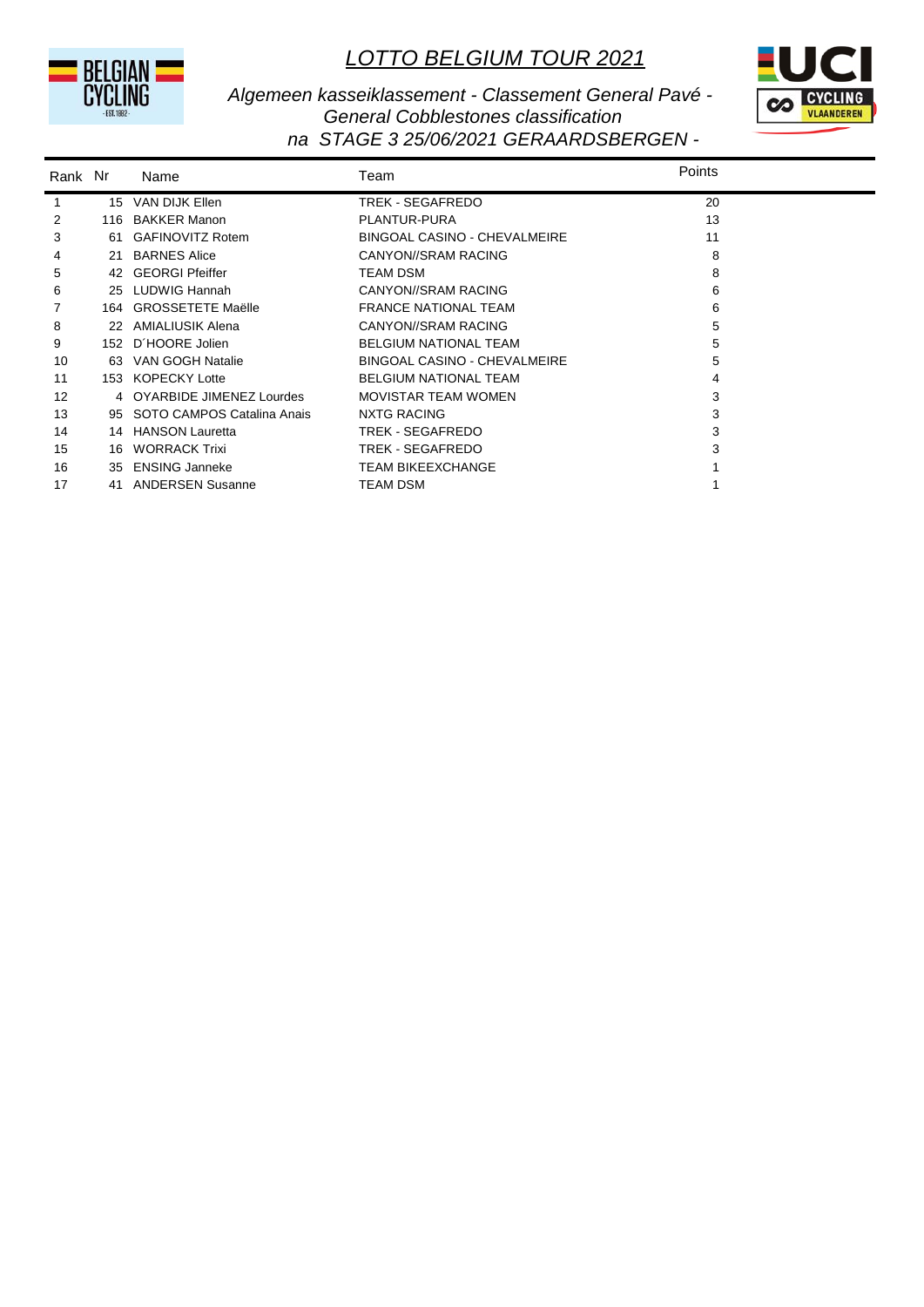



# Algemeen ploegenklassement - Classement général par équipes - General Team Classification

| Rank              | Team                                            | Time     |  |
|-------------------|-------------------------------------------------|----------|--|
| 1                 | PLANTUR-PURA                                    | 26:48:20 |  |
| 2                 | NORWAY NATIONAL TEAM                            | 26:48:55 |  |
| 3                 | <b>MOVISTAR TEAM WOMEN</b>                      | 26:49:54 |  |
| 4                 | CANYON//SRAM RACING                             | 26:51:46 |  |
| 5                 | <b>TEAM DSM</b>                                 | 26:52:25 |  |
| 6                 | PARKHOTEL VALKENBURG                            | 26:52:58 |  |
| $\overline{7}$    | TEAM RUPELCLEANING - CHAMPION LUBRICANTS        | 26:56:53 |  |
| 8                 | LOTTO SOUDAL LADIES                             | 27:00:18 |  |
| 9                 | <b>NXTG RACING</b>                              | 27:02:45 |  |
| 10                | BINGOAL CASINO - CHEVALMEIRE                    | 27:05:23 |  |
| 11                | <b>FRANCE NATIONAL TEAM</b>                     | 27:09:42 |  |
| $12 \overline{ }$ | <b>BELGIUM NATIONAL TEAM</b>                    | 27:11:17 |  |
| 13                | <b>TREK - SEGAFREDO</b>                         | 27:11:49 |  |
| 14                | MULTUM ACCOUNTANTS LADIES CYCLING TEAM          | 27:26:05 |  |
| 15                | <b>TEAM BIKEEXCHANGE</b>                        | 27:26:07 |  |
| 16                | DOLTCINI - VAN EYCK - PROXIMUS CONTINENTAL TEAM | 27:40:12 |  |
| 17                | <b>S-BIKES DOLTCINI</b>                         | 27:51:12 |  |
| 18                | <b>WV SCHIJNDEL</b>                             | 27:52:06 |  |
| 19                | <b>ISOREX CYCLING TEAM</b>                      | 28:03:59 |  |
| 20                | <b>LVIV CYCLING TEAM</b>                        | 28:15:58 |  |
| 21                | <b>BINGOAL-WB LADIES</b>                        | 28:25:56 |  |
|                   |                                                 |          |  |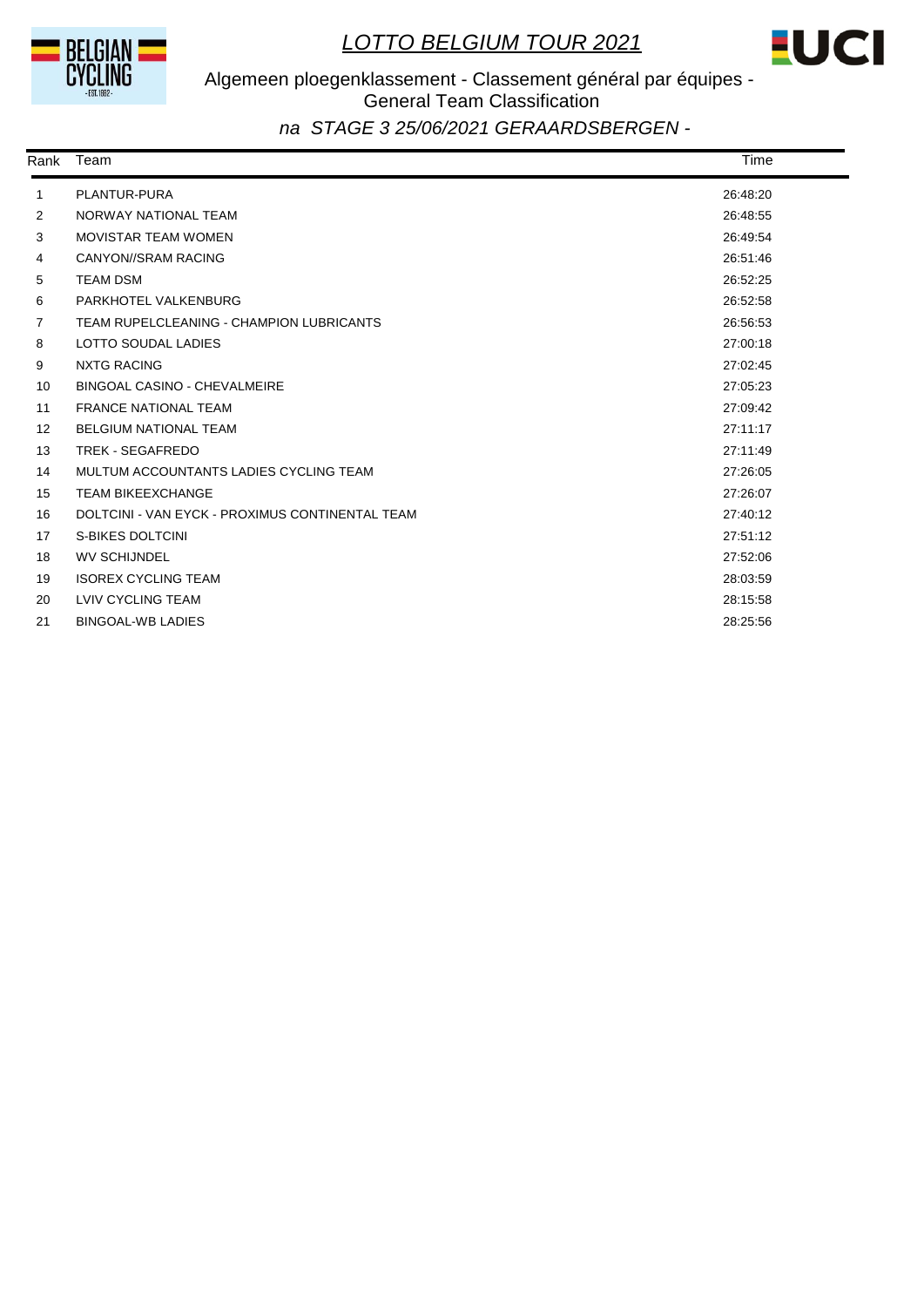



*van 22/06/2021 tot 25/06/2021*

Klasse WE 2.1

25/06/2021 *Communique nr* 4

## STAGE 3 GERAARDSBERGEN -

Beslissingen van het college van commissarissen - Communique Du College des commissaires

Correctie Kasseiklassement Galmaarden: toevoegen van kasseisprint 3. Correction Classement Pavé Galmaarden : ajout du sprint pavé 3. Correction Cobblestones classification Galmaarden: adding cobblestone sprint 3.

Het college van commissarissen - Le college des commissaires